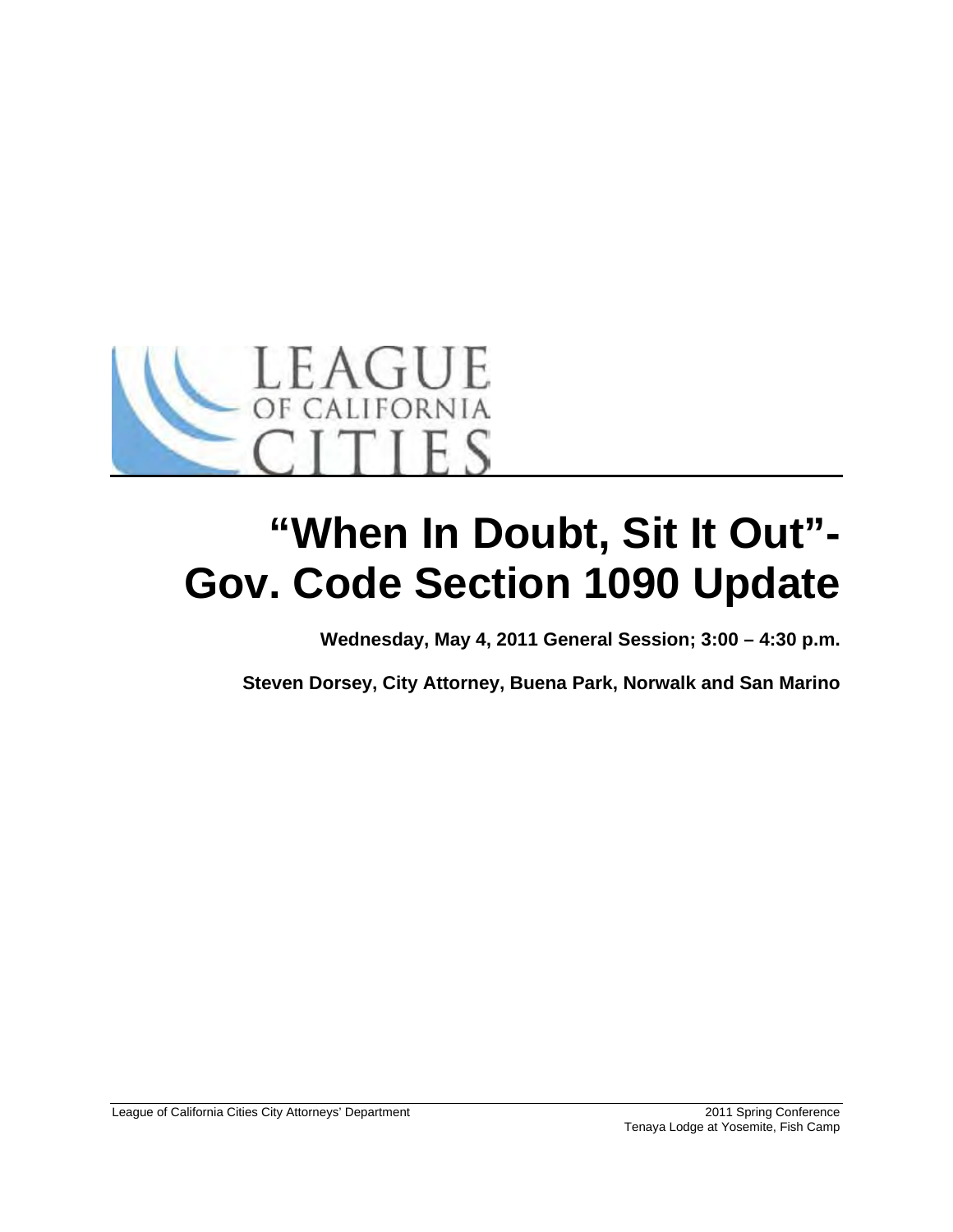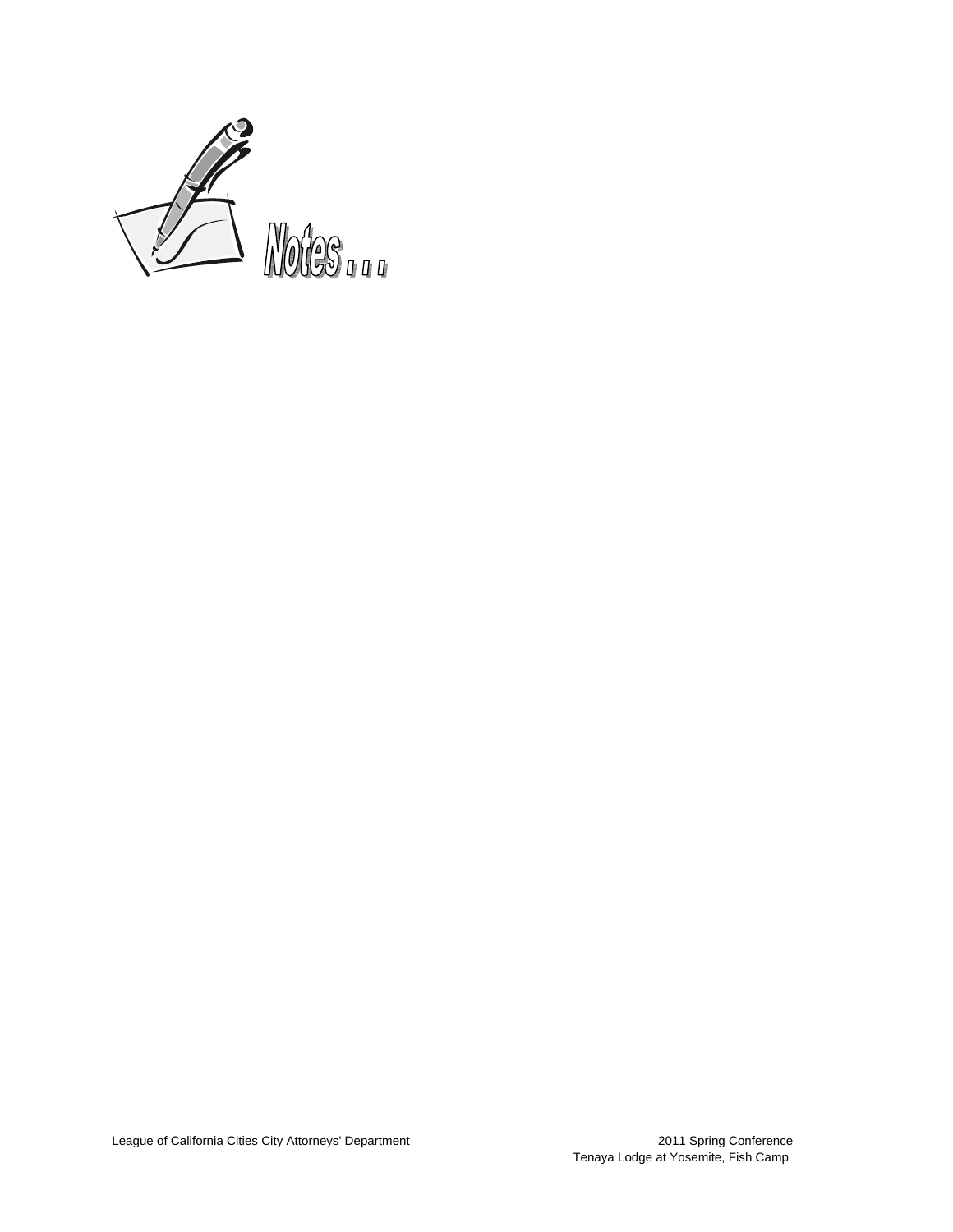

355 South Grand Avenue, 40th Floor, Los Angeles, California 90071-3101 Telep phone 213.626. .8484 Facsimil e 213.626.0078

# **"When In Doubt, S Sit It Out"1**

#### Government Code Section 1090 Update

#### $\it FOREWORD$

In the late 1970's I presented a paper to the City Attorney's Department *entitled* "Lesser Known Conflict of Interest Laws". During that presentation I asked *the attendees how many of them knew about Government Code Section 1090.*<sup>2</sup> Only *about 10 percent raised their hands.* 

*presentation of AB 1234 seminars, such well known reported cases as Thomson v.* Since then, Ted Prim of the California Attorney General's office and city attorneys have given many presentations about Government Code Section 1090 at League of Cities conferences. As a result of these presentations, attendance at and  $\int$ *Call<sup>3</sup>* and People v. Honig<sup>4</sup> and the more recent prosecutions involving the City of *Bell and other Southern California cities, nearly every city attorney is aware of the basic princip iples of Secti ion 1090.* 

*personal employment relationship with his or her public agency or another public programs offered by the agency.* In my experience, these are some of the most Based on this general awareness and understanding of Section 1090, and the *excellent written materials available analyzing Section 1090<sup>5</sup>, this paper will, after briefly summarizing Section 1090, address in greater detail some of the Section 1090 topics which I have found in my practice to arise most frequently and to present some of the greatest difficulties. Man* application of Section 1090 to situations involving contracts related to the official's agency. Such issues include contracts affecting the official's salary and benefits, *contracts involving another public agency that the official serves, litigation between the official and his or her public agency, employment by a public official's spouse* with the same or a different public agency and participation by the official in public *ny* of these issues, though not all, pertain to

<sup>2</sup> All references to "Section" will mean the California Governme<br>
<sup>3</sup> *Thomson v. Call* (1985) 38 Cal.3d 633.<br>
<sup>4</sup> *People v. Honig* (1996) 48 Cal.App.4th 289 (hereafter *Honig*).<br>
<sup>5</sup> See e.g. Conflicts of Interact Cuide All references to "Section" will mean the California Government Code unless otherwise indicated.<br> *Thomson v. Call* (1985) 38 Cal.3d 633.<br> *People v. Honig* (1996) 48 Cal.App.4th 289 (hereafter *Honig*).<br>
See, *e.g.*, *Con* es to "Section" will mean the California Government Code unless otherwise indicated.

*Call* (1985) 38 Cal.3d 633.

 $\overline{a}$ 

 $\overline{a}$ 

ric chard richards (1916–1988)

g glenn r. watson (1917–2010) h harry l. gershon (1922–2007) steven l. dorsey william I. strausz<br>mitchell e. abbott<br>gregory w. stepanicich rochelle browne<br>quinn m. barrow<br>carol w. lynch gregory m. kunert<br>thomas m. jimbo<br>robert c. ceccon<br>steven h. kaufmann mi laurence s. wiener<br>steven r. orr b. tilden kim<br>saskia t. asamura k kayser o. sume pe jam te ja ro willia<br>mich<br>reg<br>paula gu<br>bruce uče w. galloway<br>diana k. chuang<br>patrick k. bobko patrick k. bobkoّ<br>norman a. dupont<br>david m. snow lolly a. enriquez<br>kirsten r. bowman<br>ginetta l. giovinco bill debo su<br>g<br>maricela<br>maricela gena m. stinnett e<br>st<br>chri: tou katrina c. gonzales<br>christopher I. hendricks an ndrew j. brady m **of counsel** mark l. lamken gregory w. stepanicich<br>cochelle browne kevin g. ennis robin d. harris ichael estrada eter m. thorson mes l. markman craig a. steele t. peter pierce erence r. boga lisa bond net e. coleson oxanne m. diaz<br>
ijm g. grayson<br>
roy a. clarke<br>
lliam p. curley iii<br>
chael f. yoshiba<br>
gijna n. danner<br>
gutierrez baeza ten r. bowman<br>etta I. giovinco<br>trisha ortiz<br>candice k. lee<br>Ily d. dunsmore amy greyson orah r. hakman d. craig fox susan e. rusnak g. inder khalsa vid g. alderson a e. marroquín ennifer petrusis steven l. flower ristopher j. diaz erin l. powers ussaint s. bailey serita r. young<br>shiri klima diana h. varat julie a. hamill sayre weaver<br>jim r. karpiak

te jim r. karpiak eresa ho-urano san francisco office<br>telephone 415.421.8484  $\overline{a}$ 

**orange** telephone **e county office**  e 714.990.0901

<sup>1</sup> Advice suggested by Max-Gustaf Huntsman, Deputy County District Attorney, Los Angeles County, in a conversation with David Demerjian, Head Deputy District Attorney, Public Integrity Division, Los Angeles County and Steve Dorsey, March 31, 2011.<br> $\frac{2}{5}$  All references to "Section" will mean the Colifornia

Conflicts of Interest); *Practicing Ethics: A Handbook for City Attorneys*, League of California Cities 2004, pp. 23-2 28.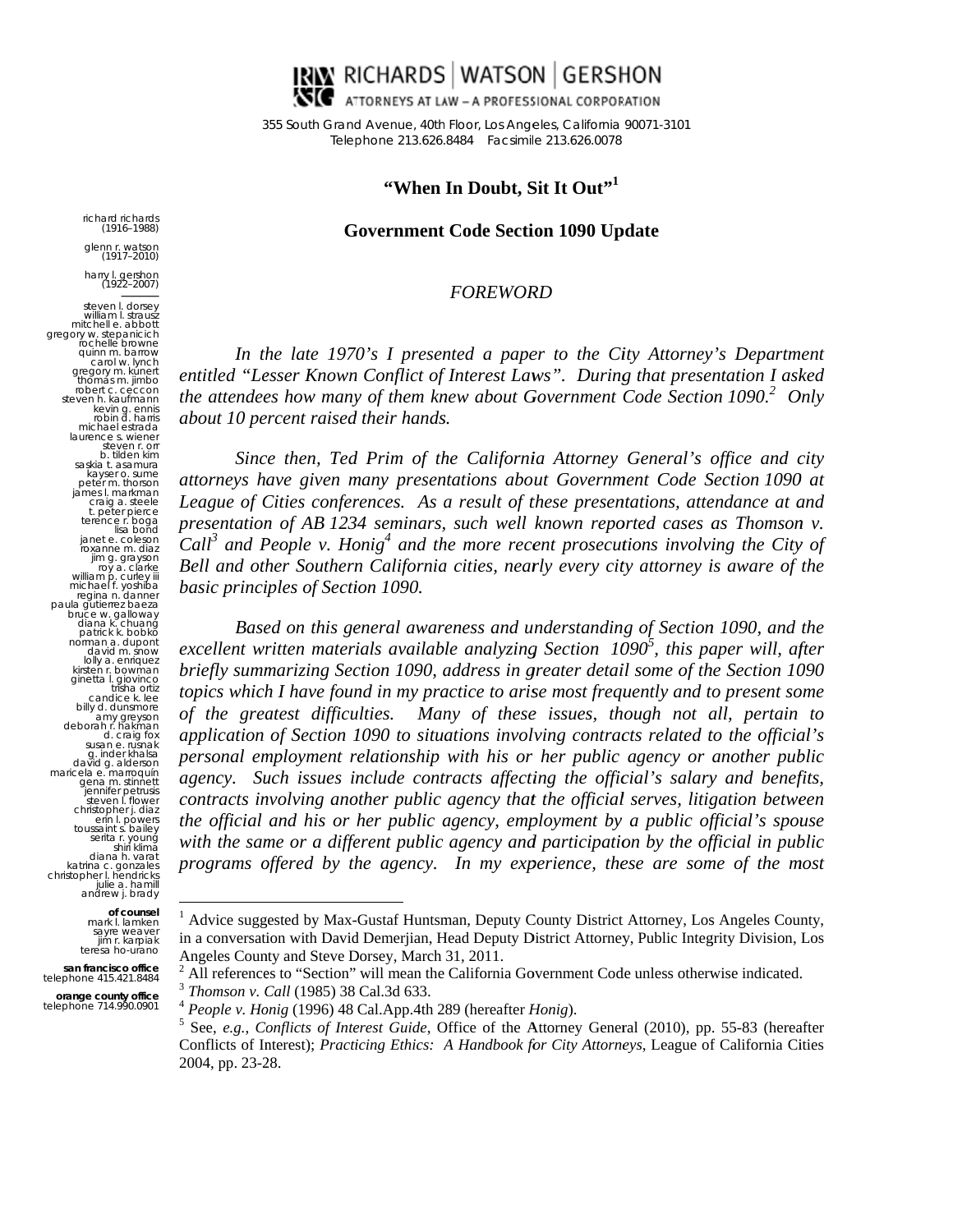#### RICHARDS WATSON GERSHON ATTORNEYS AT LAW - A PROFESSIONAL CORPORATION

*difficult Section 1090 questions to resolve and also can be the most emotional for our clients (and ourselves) as these issues affect their (and our) personal finances. Also, participation in these types of contracts can lead to criminal prosecution.6*

#### I. SUMMARY OF GOVERNMENT CODE SECTION 1090 AND ITS APPLICATION

Section 1090 prohibits public officials from being financially interested "in any contract made by them in their official capacity, or by any body or board of which they are members." Section 1090 treats contracts in which members of the legislative body are financially interested differently than contracts in which staff members are financially interested.

Contracts in which staff members have a financial interest are valid so long as the staff member does not participate in the making of the contract. Thus, for staff members, Section 1090 works much the same way as the Political Reform Act  $("PRA")$ .

In contrast, the public agency itself is prohibited from entering into contracts in which a member of the legislative body has a financial interest unless a Section 1091 remote interest or Section 1091.5 non-interest applies. Thus, unlike PRA contracts, under Section 1090 it is not always sufficient that members of the legislative body merely abstain from the decision on the contract.

The courts have emphasized that Section 1090 is to be liberally and broadly interpreted.8 As the court stated in *People v. Deysher,* "however devious and winding the chain may be which connects the officer with a forbidden contract, if it can be followed and a connection made, the contract is void."<sup>9</sup>

It is not necessary that the contract provide a personal financial benefit. A financial relationship with the contractor is sufficient. Thus, it is extremely important that city attorneys thoroughly understand all the relevant facts, and especially those that might tie the public official to the contact, before determining whether a public official has a financial interest in a contract for purposes of Section 1090.

Participation in the making of a contract is also defined broadly and includes preliminary discussions, negotiations, compromises, reasoning, planning, drawing of

<sup>&</sup>lt;sup>6</sup> See counts 2 and 8 of attachment 1; indictment of former City of Bell City Manager John Rizzo and Assistant City Manager Angela Spaccia. 7

 $\frac{1}{6}$  Gov. Code, § 81000 *et seq.*<br><sup>8</sup> See, a.g., Stiggly, Giv. of T

See, *e.g.*, *Stigal v. City of Taft* (1982) 58 Cal.2d 565. 9 *People v. Deysher* (1934) 2 Cal.2d 141, 146.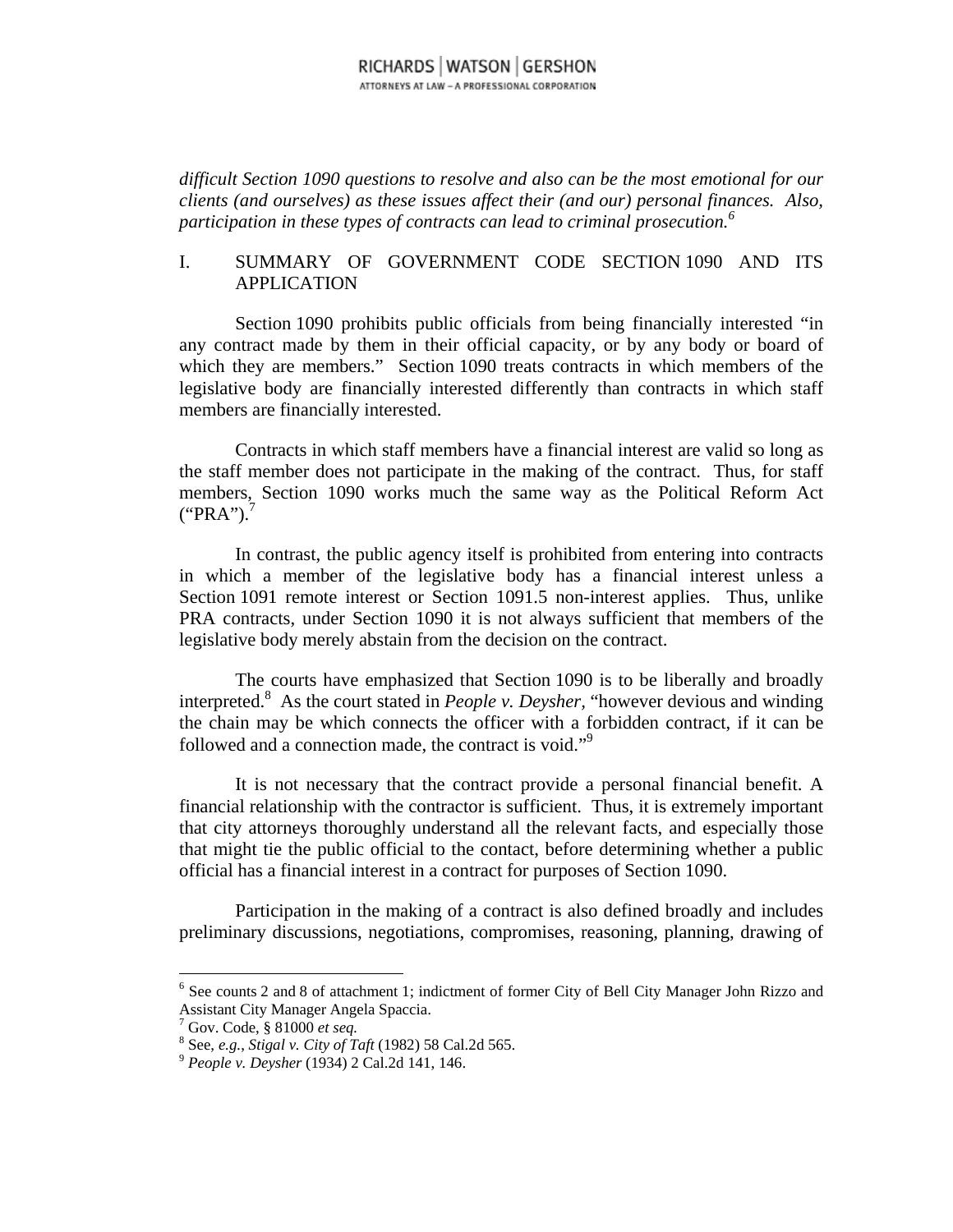plans and specifications, and solicitation for bids.<sup>10</sup> Further, once the public official has begun to participate in the making of a contract, the official cannot undo that participation by simply withdrawing from the remainder of the process to avoid invalidating the contract. $11$ 

Section 1091 provides various "remote interest" exceptions. Public agencies may enter into contracts in which one of the members of a legislative body has a remote interest so long as the official discloses the financial interest in the record, does not try to influence any other member of the legislative body to enter into the contract and otherwise complies with the requirements of Section 1091.

Section 1091 applies only to members of legislative bodies, as other officials can always abstain in any event. Its provisions do, though, provide guidance as to what will be considered a financial interest for a staff member. If a staff member has one of the listed remote interests, it is clear that the official may not participate in the making of the contract.

Section 1091.5 provides "non-interest" exceptions. Individuals may fully participate in decisions in which they have one of the listed "non-interest" exceptions if they comply with the requirements of that section. This provision applies to staff members and members of legislative bodies alike.

Penalties for violation of Section 1090 are severe. Criminal violations are punishable with a fine of not more than \$1,000 or by imprisonment in the state prison and permanent disqualification from holding any office in California.12 In addition, Section 1092 provides that any contract entered into in violation of Section 1090 is void. The contracting party can be required to return all income earned under the contract and unjust enrichment does not apply.<sup>13</sup>

## II. RELATIONSHIP BETWEEN SECTION 1090 AND THE POLITICAL REFORM ACT

There was some question when the PRA was approved by the electorate in 1974 whether or not the broad conflict of interest provisions of the PRA repealed

<sup>&</sup>lt;sup>10</sup> Millbrae Association for Residential Survival v. City of Millbrae (1986) 262 Cal.App.2d 222, 237; *Stigal v. The City of Taft* (1962) 58 Cal.2d 565, 569. 11 *City Council v. McKinley* (1978) 80 Cal.App.3d 204, 212. 12 Gov. Code, § 1097.

<sup>13</sup> See, *e.g. Thompson v. Call* (1985) 38 Cal.3d 633.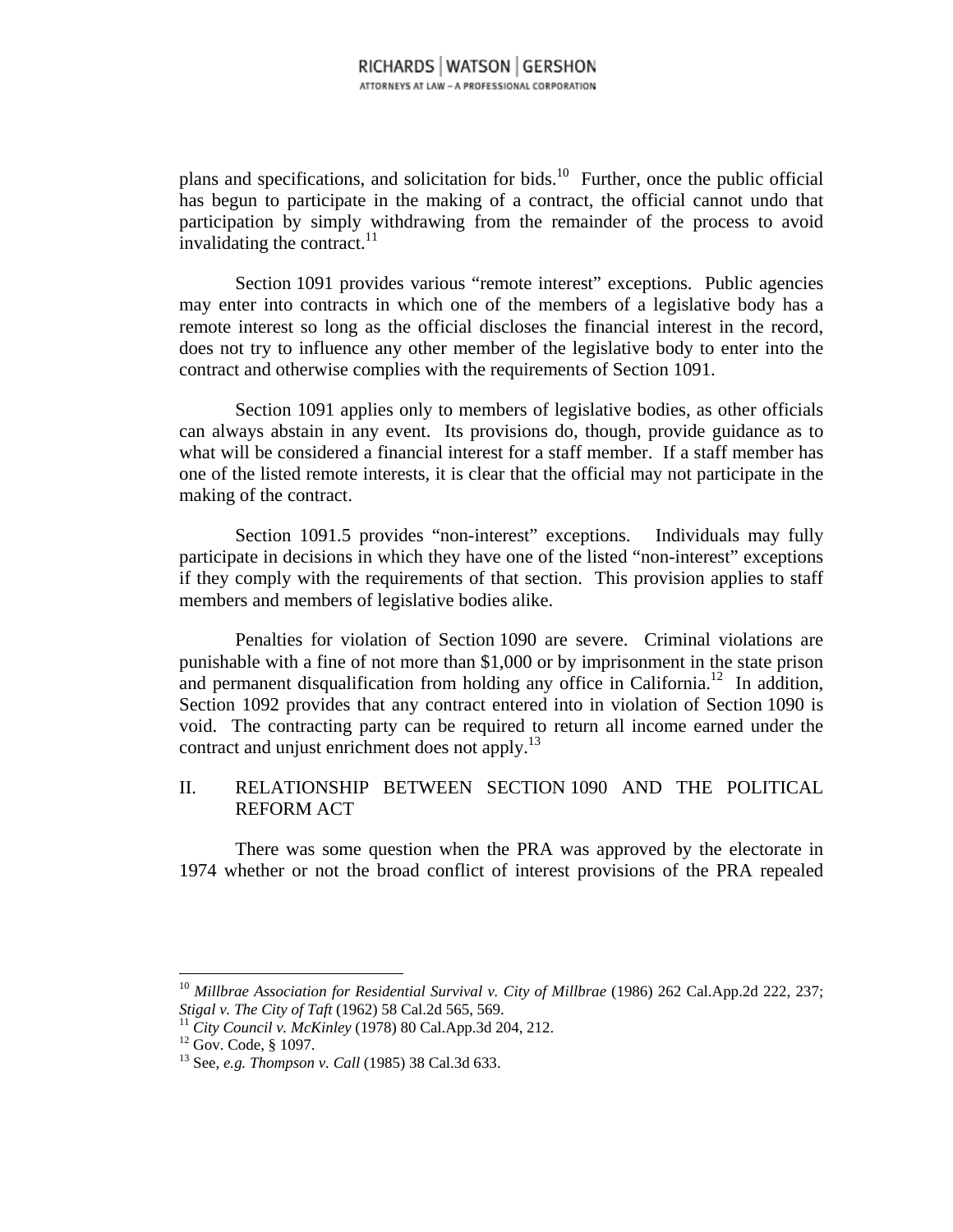Section 1090 by implication. Early on, the California Attorney General opined that Section 1090 remained viable, $14$  and this is now settled law.

In 1982, the California Attorney General issued an opinion indicating that it would be appropriate to apply the PRA definition of "financial interest" to define the term "financially interested" in Section 1090.<sup>15</sup> The Attorney General stated "construing the term 'financially interested' as used in Section 1090 in a manner that is consistent with the definition of a similar phrase in the PRA's conflict of interest provisions (§ 87100, *et seq.*) is appropriate in view of the rule that as to statutes dealing with the same subject 'similar phrases appearing in each should be given like meanings. $\cdot$ <sup>16</sup>

Using the PRA to interpret Section 1090 seems to have been ignored until the case of *People v. Honig.*17 In *Honig,* State Superintendent of Public Instruction Lewis (Bill) Honig III was convicted of violating Section 1090 by providing a grant to a firm that employed his wife.

Mr. Honig contended that the terms "financially interested" under Section 1090 should have the same meaning as "financial interest" in the PRA.<sup>18</sup> Based on this theory, Mr. Honig requested a jury instruction that the term "financially interested" in Section 1090 should mean "material financial effect," consistent with Section 87103 of the PRA.<sup>19</sup>

The *Honig* court engaged in a long discussion of the theory of "*in pari materia*," a rule of statutory construction providing a process of interpretation by reference to related statutes. The court ultimately rejected application of the "*in pari materia*" principle to the requested jury instruction on the ground that limiting Section 1090 to material financial effects would eviscerate the statute.<sup>20</sup>

<sup>&</sup>lt;sup>14</sup> 59 Ops.Cal.Atty.Gen. 604 (1976). Interestingly, the actual language the Attorney General used in that opinion and repeats in the recent Conflicts of Interest Guide, is somewhat confusing. The Attorney General stated ". . .the PRA [Political Reform Act] will control over Section 1090 *et seq.* where the PRA would prohibit a contract otherwise allowable under Section 1090 *et seq.*" *Id.* at p. 617. However, the Political Reform Act will never prohibit a particular contract. Rather, all contracts are permitted under the PRA so long as no official with a financial interest in the contract participates in the contract.

 $^{15}$  65 Ops.Cal.Atty.Gen. 41, 57 (1982).<br> $^{16}$  *Ibid* 

<sup>16</sup> *Ibid*. 17 *Honig*, *supra*, 48 Cal.App.4th 289. 18 *Id.* at p. 321; 322, 326.

<sup>19</sup> *Id.* at p. 326. 20 *Id.* at p. 324.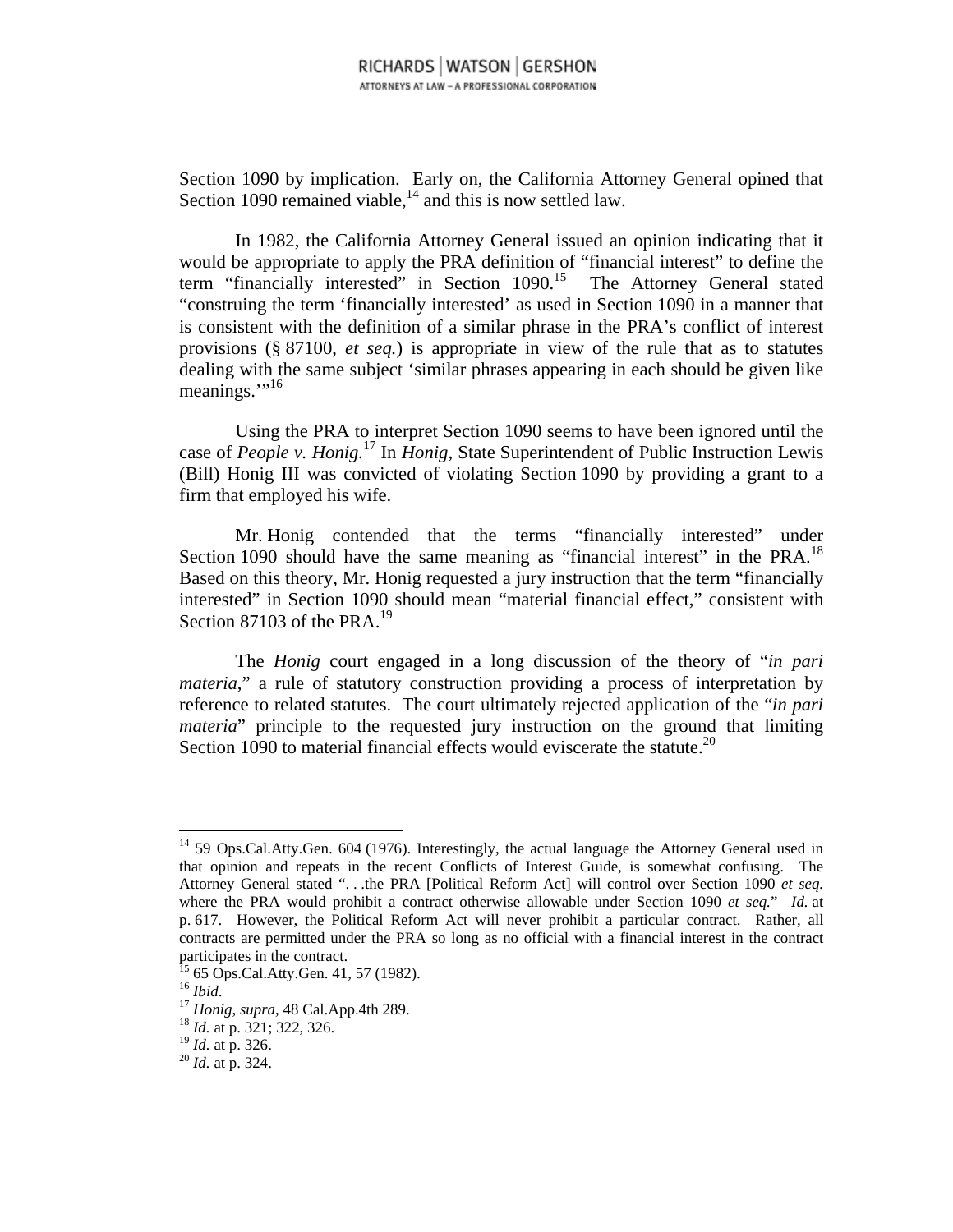The California Supreme Court recently addressed the "*in pari materia*" rule in *Lexin v. Superior Court.*<sup>21</sup> Citing *Honig* and 65 Ops.Cal.Atty.Gen. 41 (1982), the Supreme Court held that "to the extent their language permits, we will read Section 1090 *et seq.* and the Political Reform Act as consistent.<sup>"22</sup>

In *Lexin*, the California Supreme Court applied the Fair Political Practices Commission's "public generally" regulations<sup>23</sup> to interpret the non-interest exception in Section 1091.5(a)(3), which provides that a public official is not interested in a contract if the official's interest is "that of a recipient of public services generally provided by the public body or board of which he or she is a member, on the same terms and conditions as if he or she were not a member of the body or board."<sup>24</sup> Relying on Regulation 18707.1, the court held that "public generally" as used in Section 1091.5(a)(3) does not mean the entire public served by the public agency.<sup>25</sup> Rather, the court, relying on the regulation, held that the term refers to services that "are broadly available to all others similarly situated, rather than narrowly tailored to specifically favor any official or group of officials, and are provided on substantially the same terms as for any other constituent."26

The holding in *Lexin* offers a potential tool to use when advising clients on the application of Section 1090. Being able to use definitions in the PRA and Fair Political Practices Commission regulations would help eliminate much of the ambiguity and uncertainty public agency attorneys face when applying Section 1090.

At present, the situations in which this holding can confidently be applied are limited. The term interpreted in *Lexin*, "public generally," is used in both the PRA and in Section 1090. Until the courts render decisions and the Attorney General issues opinions applying the rule to new fact situations, attorneys are advised to limit its application to situations in which both statutes use the same or very similar terminology. Over time, though, such decisions and opinions might become available. If so, these rulings will provide significant assistance to public agency attorneys and their clients.

<sup>21 47</sup> Cal.4th 1050 (hereafter *Lexin*). See page 18 of this paper for a further discussion of *Lexin's* application of Section 1091.5(a)(3).

<sup>&</sup>lt;sup>22</sup> *Id.* at p. 1091.<br><sup>23</sup> Cal. Code Regs., tit. 2, §§ 18707-18707.9.

<sup>24</sup> *Lexin*, *supra*, 47 Cal.4th at p. 1091. 25 *Id.* at p. 1093. 26 *Id.* at p. 1092.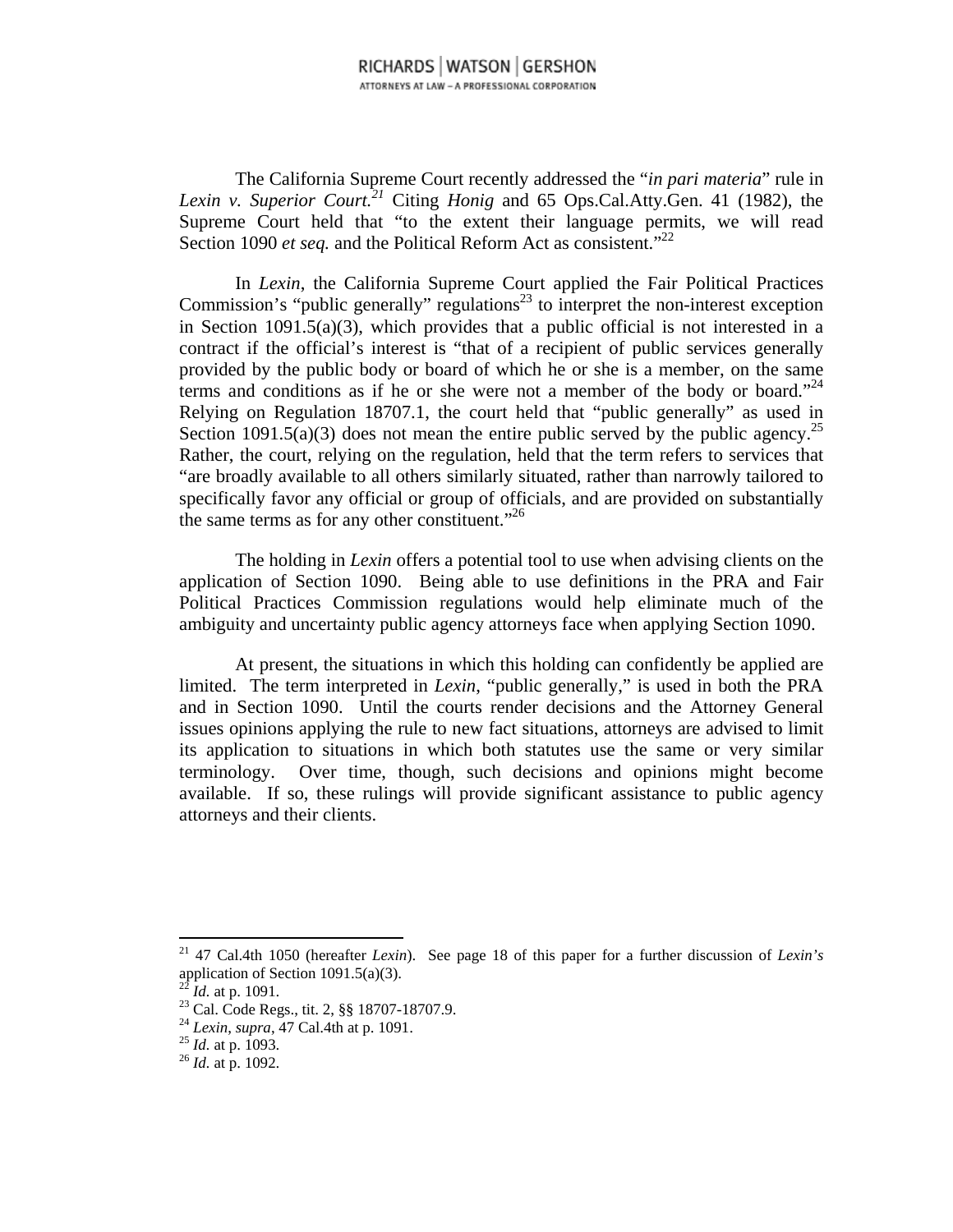## III. RULE OF NECESSITY

The rule of necessity is much more restrictive in the Section 1090 context than under the PRA. Under the PRA, the rule of necessity can be applied whenever it is necessary to obtain sufficient members of the legislative body to act. With Section 1090, though, the rule of necessity generally only applies when the contract involves an essential service, the conflicted member of the legislative body is the only source of the service, and the legislative body is the only entity that can act. This distinction in the rule of necessity derives from the different goals of the two statutory schemes.

The PRA is designed to prevent persons with conflicts from participating in decisions affecting their financial interests, while the purpose of Section 1090 is to prevent public agencies from entering into contracts at all in which a member of the legislative body has a financial interest, even if the official does not participate in the decision. Thus, it follows that the rule of necessity under Section 1090 will be much more restrictive.

Traditionally, application of the rule of necessity under Section 1090 has involved small jurisdictions where a particular service is only available from a business in which a member of the legislative body has a financial interest. Examples include obtaining nighttime services from a service station owned by a member of the city council because the station was the only one in the area open at night<sup>27</sup> and obtaining mortuary services from the county coroner who owned the only mortuary in the area. $28$ 

In some limited circumstances, the rule of necessity has been applied to city salaries and benefits. For example, the Attorney General decided that a school board could enter into a memorandum of understanding with its employees despite the fact that one of the board members was a teacher in the district.<sup>29</sup> In finding that the rule of necessity would permit such a contract, as long as the conflicted board member abstained, the Attorney General reasoned as follows:

"We have based our 'rule of necessity' opinions allowing school boards to enter into contracts with their employees [despite the fact a board member was employed by the district] on the grounds that a school board is the only entity empowered to contract on behalf of a school district [and] a district must employ teachers. . ."<sup>30</sup>

<sup>27 4</sup> Ops.Cal.Atty.Gen. 264 (1944).

<sup>28 76</sup> Ops.Cal.Atty.Gen. 118 (1993).

<sup>&</sup>lt;sup>29</sup> 73 Ops.Cal.Atty.Gen. 191 (1990).

<sup>30</sup> *Id.* at p. 195.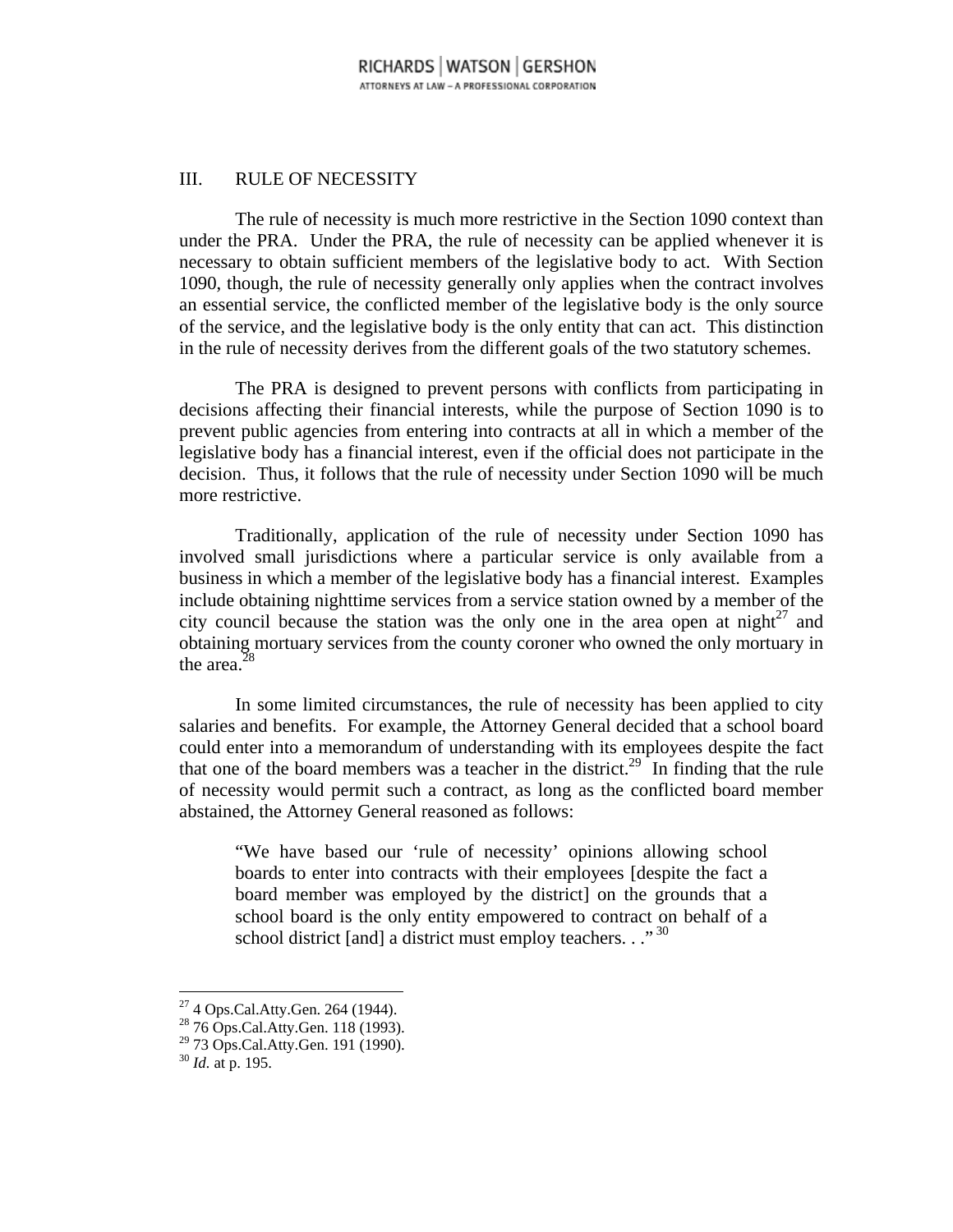The rule has also been applied when the power to act is held by a single individual. Such situations involve a superintendent of instruction who entered into an memorandum of understanding with school employees, despite the fact that he was married to one of the employees. $31$ 

#### IV. FINANCIAL INTERESTS ARISING OUT OF PUBLIC EMPLOYMENT

Public agency attorneys are frequently presented with questions in which the financial interest in the contract involves the public official's employment relationship with the same public agency or with another public agency that is entering into the contract. These situations can generally be grouped into the following areas:

- Contracts affecting the public official's personal income or benefits from the same public agency ("single agency contracts").
- Contracts between two public agencies ("two agency contracts").
- Contracts involving the public agency employment of the public official's spouse either with the same or a different public agency.
- (A) General Principles

In 1991, the legislature enacted Section 1091.5(a)(9). This provision created a non-interest exception for "compensation for employment with a government agency, other than the government agency that employs the officer or employee, provided that the interest is disclosed to the body or board at the time of consideration of the contract, and provided further that the interest is noted in its official record."

In 1995, the Attorney General addressed whether Section 1090 prohibited the City of Yucaipa from contracting with the County of San Bernardino for Sheriff's services because one of the members of the city council was the chief deputy sheriff.<sup>32</sup> The Attorney General construed the phrase "other than the government agency that employs the officer or employee" in Section 1091.5(a)(9) "as allowing a government employee who serves on the board of another public agency to vote on a contract between the agency and his government employer except when the contract involves his particular employing unit."33 Here, the councilmember worked for the

 $31$  65 Ops.Cal.Atty.Gen. 305 (1982).

<sup>32 78</sup> Ops.Cal.Atty.Gen. 362 (1995).

<sup>33</sup> *Id*. at p. 370.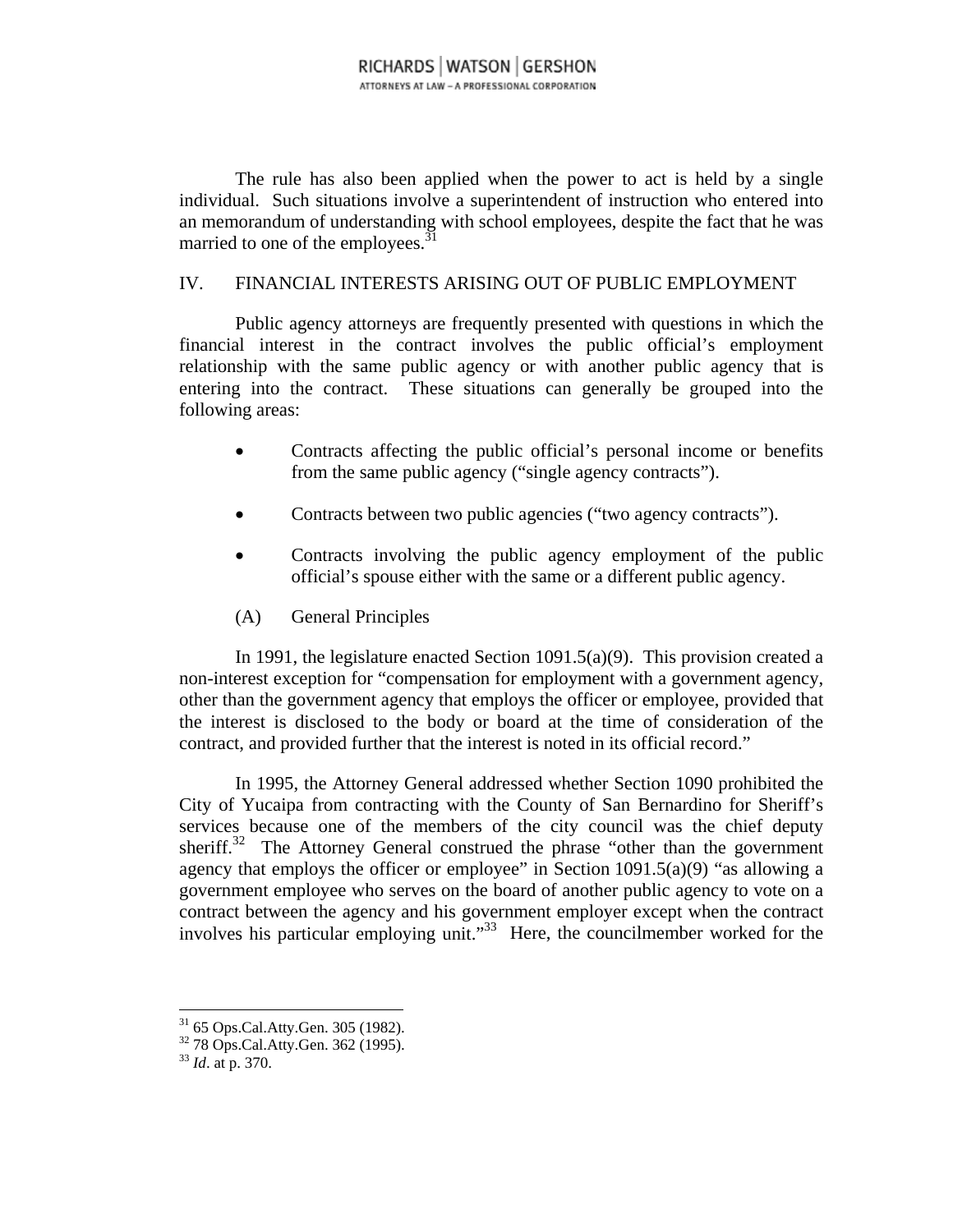county sheriff's department and the contract was for county sheriff's services. Thus, Section 1091.5(a)(9) did not apply to the proposed contract.<sup>34</sup>

The Attorney General next evaluated whether any of the remote interest exceptions in Section 1091 applied to the proposed contract.<sup>35</sup> The Attorney General first considered Subdivision (b)(2), which provides a remote interest exception in certain circumstances if the public official has been an employee with the contracting party for three years prior to assuming public office. The Attorney General rejected application of this remote interest exception, presumably because the councilmember had not been employed by the sheriff's department for the requisite three-year period.36

The Attorney General then turned to Subdivision (b)(1), which provides a remote interest for an "officer or employee of a nonprofit corporation." The Attorney General stated that while cities and other public agencies can be considered to be nonprofit corporations for some purposes, the reasoning was not persuasive in this instance.<sup>37</sup>

The Attorney General also discussed the rule of necessity, but did not reach a conclusion on this point and merely stated that "it is conceivable that …the rule of necessity may be applied in the present circumstances.<sup>33</sup> Finally, the Attorney General specifically suggested the Legislature clarify the language of Sections 1091 and 1091.5.<sup>39</sup>

The Legislature addressed this issue four years later by enacting Section 1091(b)(13) (sometimes referred to herein as the "Remote Interest Government Income Exception"), which created a remote interest for "a person receiving salary, per diem or reimbursement for expenses from a government entity." The Legislature also amended Section 1091.5(a)(9) (sometimes referred to herein as the "Non-Interest Government Income Exception") to read as follows:

"(9) That of a person receiving salary, per diem, or reimbursement for expenses from a government entity, unless the contract directly involves the department of the government entity that employs the officer or employee, provided that the interest is disclosed to the body

 $34$  Ibid.

- 
- 
- 

<sup>34</sup> *Ibid.* <sup>35</sup> *Id.* at p. 371. 36 *Ibid.* <sup>37</sup> *Ibid.* <sup>38</sup> *Id.* at p. 373.

<sup>39</sup> *Id.* at p. 372.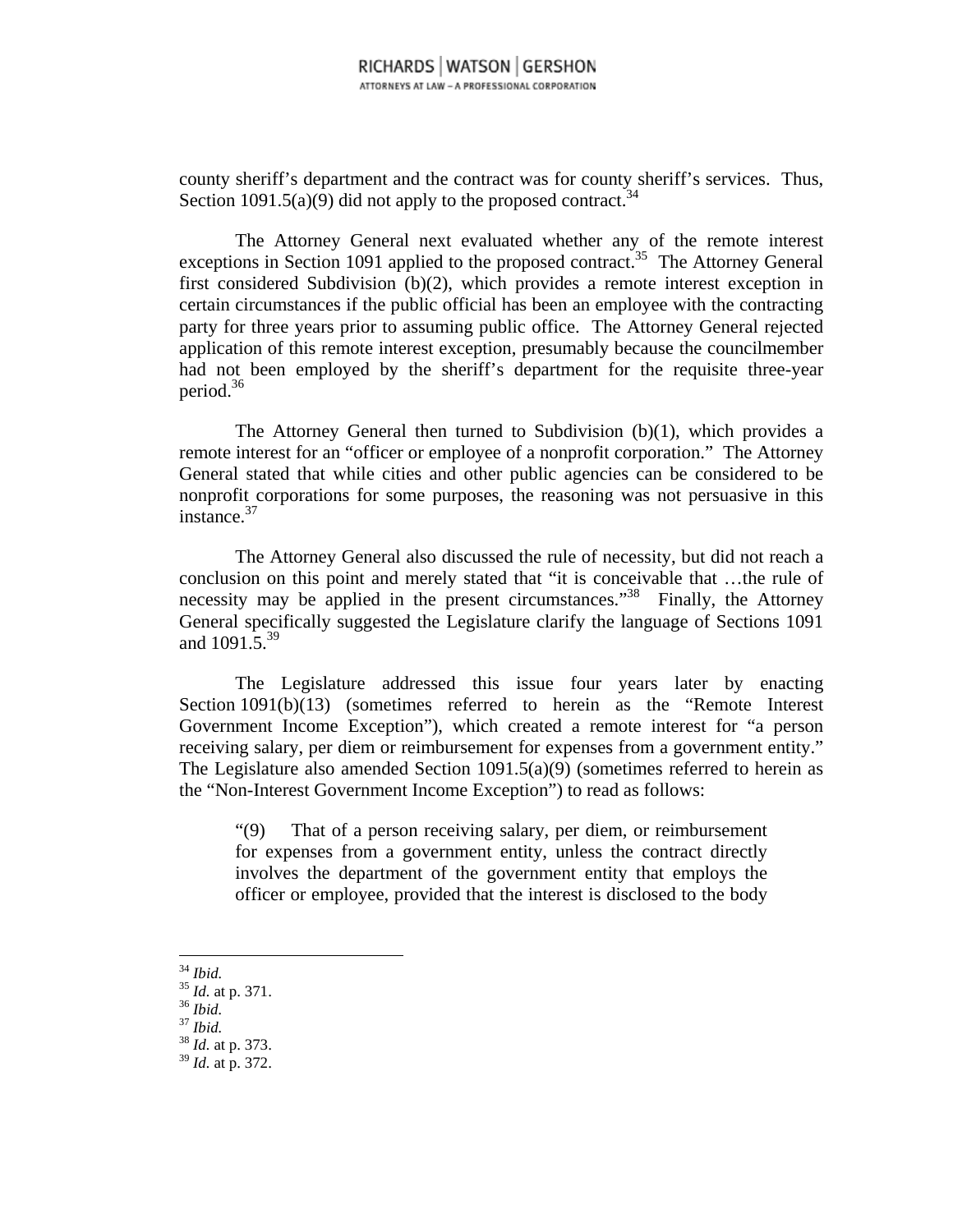or board at the time of consideration of the contract, and provided further that the interest is noted in its official record."

In summary, the amendment to Section 1091 created a remote interest that would have permitted the City of Yucaipa to contract with the San Bernardino County Sheriff's Department. The amendment to Section 1091.5 also clarified the non-interest exception in Subdivision (a)(9) by adopting the Attorney General's interpretation that the provision permits public officials to participate in contractual decisions involving a public agency which employs the official so long as the contract does not affect the department of that public agency.

The Remote and Non-Interest Government Income Exceptions control application of Section 1090 to most contracts in which a public official has a financial interest arising out of the official's receipt of income or benefits from a public agency. Sometimes, though, the issue will be resolved by other provisions, such as the rule of necessity<sup>40</sup> or Section 1091.5(a)(3), a non-interest exception for participation in government programs open to the general public.<sup>41</sup>

Section 1090 by its terms only prohibits public officials from being financially interested in contracts "made by them in their official capacity." Therefore, public officials are not prohibited from participating in their private capacities in contracts with their agency.<sup>42</sup> The difficulty, as will be discussed later, is how a public official can ensure he or she is participating in their private capacity.43

This principle has been applied to a county physician leasing space to the County of Marin in an office building he owned.<sup>44</sup> Also, in 80 Ops.Cal.Atty.Gen. 41 (1997), the Attorney General considered whether several firefighters who developed a product on their own time could sell the product to the city for which they worked. The Attorney General determined that no 1090 violation was presented because the firefighters' duties did not involve purchasing and they did not use their official position to influence the city's decision to purchase their invention.<sup>45</sup>

In 66 Ops.Cal.Atty.Gen. 376 (1983), a number of officials with the City of Azusa and the Azusa Redevelopment Agency negotiated employment contracts by which their income under the contracts would be determined based on the increase in

<sup>&</sup>lt;sup>40</sup> See, *e.g.*, 89 Ops.Cal.Atty.Gen. 215, 222 (2006).

<sup>&</sup>lt;sup>41</sup> Lexin, *supra*, 47 Cal.4th at p. 1101.<br><sup>42</sup> See *Campagna v. City of Sanger* (1996) 42 Cal.App.4th 533, 539-540; *People v. Gnass* (2002) 101 Cal.App.4th 1271, 1291.

<sup>&</sup>lt;sup>43</sup> See pages 12-13 of this paper for a further discussion of this issue.<br><sup>44</sup> County of Marin v. Dufficy (1956) 144 Cal.App.2d 30, at 37.

<sup>&</sup>lt;sup>45</sup> 80 Ops.Cal.Atty.Gen. 41, 46 (1997). See page 45 of the Opinion for a list of other Attorney General Opinions discussing this principle.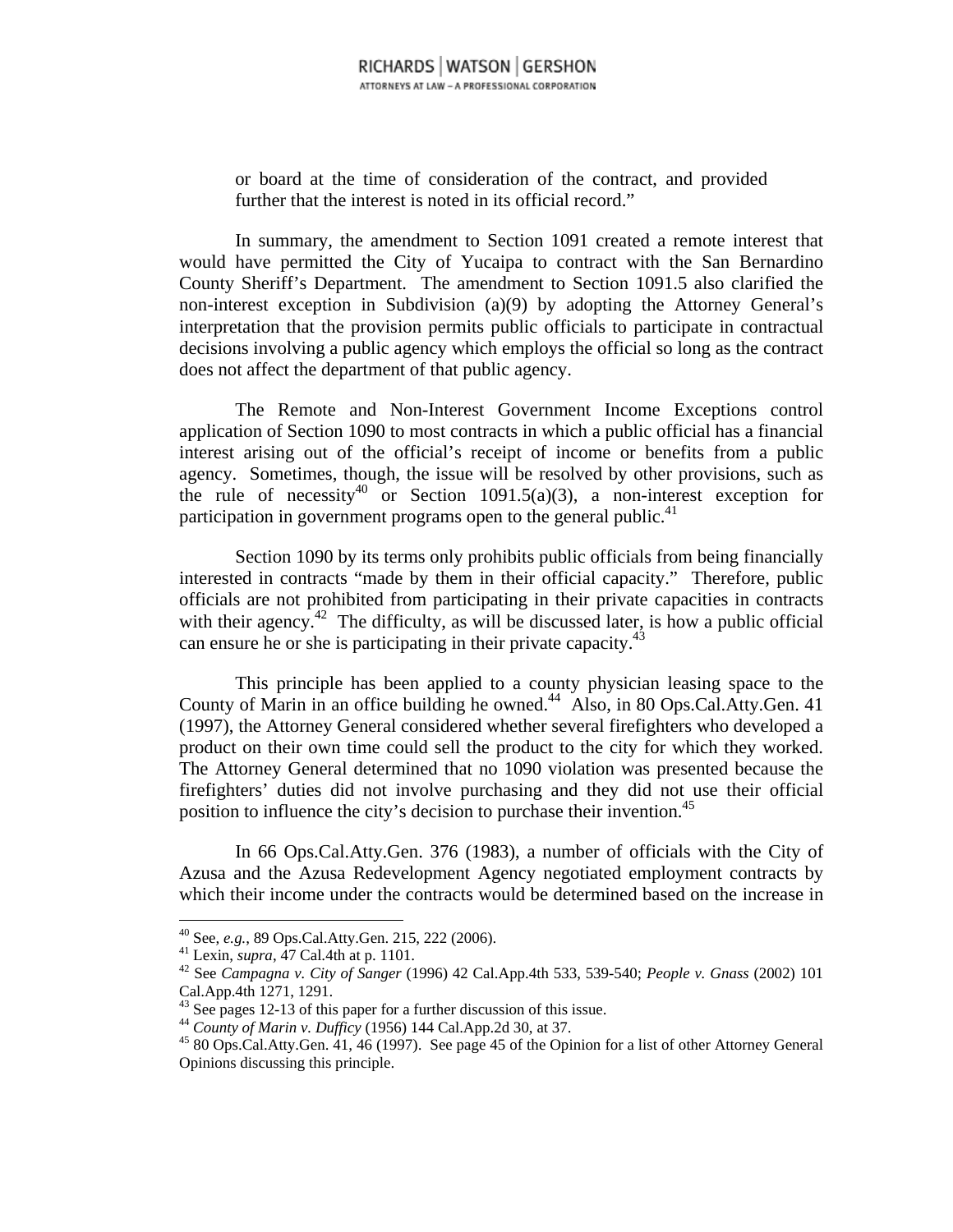assessed valuation in the city and in the redevelopment agency project areas.<sup>46</sup> The Attorney General determined that this arrangement precluded the officials from participating in contracts with developers and others that would increase the assessed valuations because those contracts would affect their personal income and the public officials would be negotiating these contracts in their official capacities.<sup> $47$ </sup>

In *Campagna v. City of Sanger*,<sup>48</sup> the court applied this principle to a city attorney's employment contract. In this case, the City of Sanger requested the contract city attorney to locate a firm to represent the city in prosecuting chemical companies on a contingency basis. The city attorney found a firm to handle the litigation, and the city attorney and the new firm agreed that the city attorney's firm would receive a "finder's fee" equal to thirty-five percent of the contingency fee.<sup>49</sup> The city entered into an agreement with the two firms. The agreement explained how the total fee would be calculated, but did not address whether or how the two firms would split the fee. $50$ 

Mr. Campagna sued the City of Sanger when the city refused to pay his portion of the contingency fee.<sup>51</sup> The court held for the city and concluded the contract was void under Section 1090 because the city attorney used his official position when he negotiated the agreement between the city and the other firm.<sup>52</sup> As the Court explained, "although [the City Attorney] was entitled to negotiate with [the City] regarding compensation for litigation related services beyond his basic retainer agreement without violating Section 1090 of the Political Reform Act, he negotiated his compensation [with the outside firm] not with [the City]. $^{53}$ ]

The *Campagna* court held that public officials may negotiate the terms of their employment with the public agency so long as it is clear they are doing so in their private capacity. Here, however, the city attorney had been requested to locate a firm to handle the litigation and, thus, was using his official position when he negotiated the fee splitting agreement with that firm.

(B) Single Agency Contracts.

The Remote Interest Government Income Exception for "salary, benefits and reimbursement for expenses" in Section 1091(b)(13) only applies to contracts

<sup>&</sup>lt;sup>46</sup> 66 Ops.Cal.Atty.Gen. 376, 377 (1983).

<sup>47</sup> *Id*. at p. 376. 48 *Campagna*, *supra*, 42 Cal.App.4th.

<sup>49</sup> *Id.* at p. 536. 50 *Ibid*. 51 *Campagna*, *supra,* 42 Cal.App.4th at p. 537. 52 *Campagna*, *supra,* 42 Cal.App.4th at p. 542. 53 *Ibid.*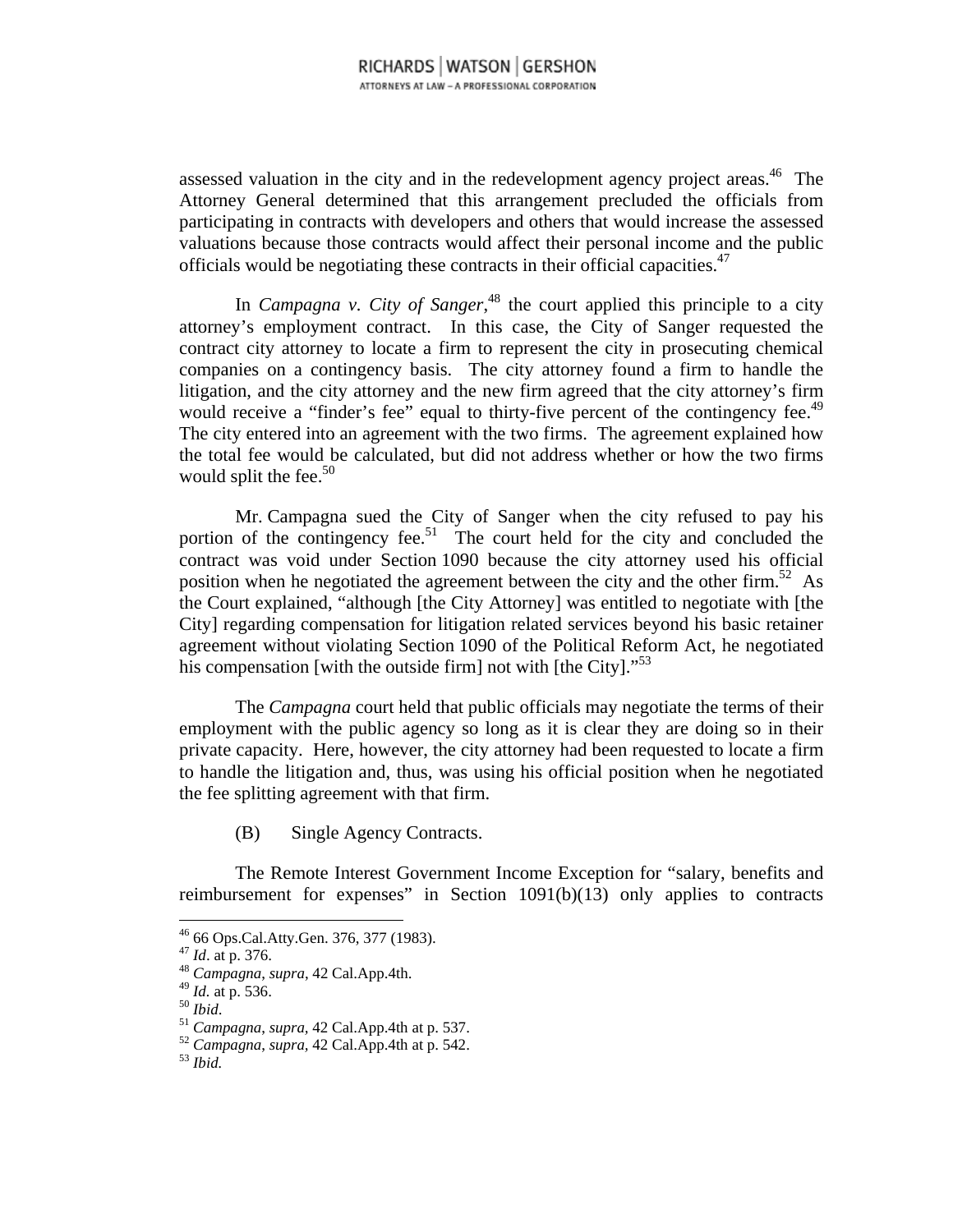between two public agencies and not to single agency contracts.<sup>54</sup> In this regard, the Attorney General concluded that the Remote Interest Government Income Exception would not operate to permit a community college district to increase health benefits for its teachers since one of the members of the governing board was a teacher who would receive the increased benefit.<sup>55</sup> The Attorney General stated that "the applicability of this exception has not been extended to a situation like the present one, in which the public official has a personal financial interest (albeit indirect in this instance) in the terms of a contract between the governing body and its own employees."<sup>56</sup> The *Lexin* court stated that this opinion was "correctly decided."<sup>57</sup>

Since Section  $1091(b)(13)$  does not apply to single entity contracts, it is necessary to find other exceptions or legal principles to permit legislative bodies to enter into agreements which will affect the salary, benefits or reimbursement for expenses from the government entity of one or more of the board members. In this regard, the Attorney General concluded that the rule of necessity would apply to permit a school board to enter into a memorandum of understanding with its employees despite the fact that a member of the district's governing body was a teacher in the district.58 The Attorney General reached similar conclusions in 89 Ops.Cal.Atty.Gen. 221 (2006). The *Lexin* court upheld the San Diego pension benefit contract involved in that case on the ground that the benefit fell within the non-interest "public generally" exception in Section 1091.5(a)(3).<sup>59</sup>

These principles raise questions concerning participation by members of a legislative body in approving memorandums of understanding with employee organizations containing benefits that also apply to the members of the legislative body. The Attorney General has determined that Section 53208 provides a specific exemption to Section 1090 for contracts affecting the "health and welfare" benefits of members of a legislative body. $60^{\circ}$  Thus, the members of the legislative body can approve benefit changes for the city employees even though the benefits will apply to the members themselves.

 $54$  Lexin, supra, 47 Cal.4th 1050 at p. 1081.

<sup>&</sup>lt;sup>55</sup> 89 Ops.Cal.Atty.Gen. 217 (2006). This specific issue should not arise in general law cities since Government Code 53227 requires local agency employees to resign upon being elected or appointed to the agency's legislative body.

<sup>&</sup>lt;sup>56</sup> *Id.* at p. 221.<br><sup>57</sup> *Lexin*, *supra*, 47 Cal.4th at p. 1082.<br><sup>58</sup> 73 Ops.Cal.Atty.Gen.191, 195 (1990). See page 6 of this paper for a further discussion of the rule of necessity, in this context.

<sup>59</sup> *Lexin*, *supra*, 47 Cal.4th at p. 1082. See pages 18-19 of this paper for a further discussion of *Lexin*  and Section 1091.5(a)(3).

 $60$  89 Ops.Cal.Atty.Gen. 221 (2006).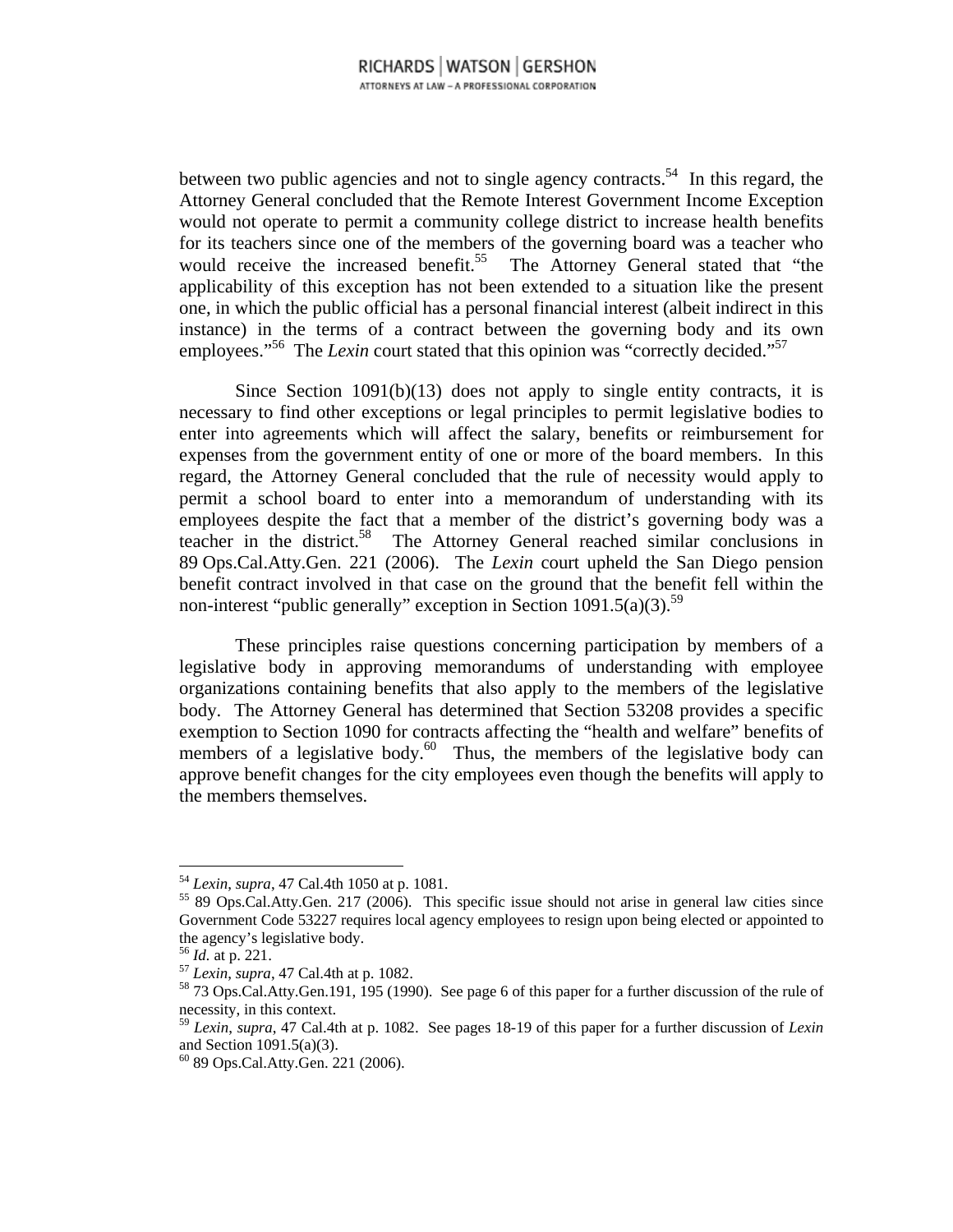While there appears to be no authority on point, Section 36516, which permits a city council to enact an ordinance establishing a salary for members of the city council, should provide sufficient authority for city councils in general law cities to enact and modify city council salaries without fear of violating Section 1090. Similarly, Section 36514.5 authorizes councilmembers to be reimbursed for their "actual and necessary expenses" and should be sufficient to avoid Section 1090 issues concerning reimbursement for expenses.

Section 53208 does not apply to city managers and other staff members who negotiate benefits for represented employees that will also apply to themselves. This raises a question whether it violates Section 1090 for a city manager to represent the city in negotiations with its employees over changes to CalPERS benefits that will also apply to the city manager.

The city manager is certainly using his or her public office when negotiating these benefits. While the city manager will not be a party to the contract, the CalPERS benefits will affect the city manager. *Lexin* prohibits public officials from using their official position to influence contracts from which they receive a personal financial gain. $61$ 

The city manager will not be part of the memorandum of understanding, and, in most cases, the city manager's department, if there is one, will also not be a part of the memorandum of understanding. Thus, the contract does not appear to provide the city manager with any direct financial gain nor directly affect the city manager's employing department. Nevertheless, the financial interests of the city manager and the city attorney to the extent the city attorney is a CalPERS member and participates in these decisions, is apparent.

This situation resembles to a slight degree, the Azusa Attorney General Opinion<sup>62</sup> and the prohibited fee splitting arrangement in *Campagna*.<sup>63</sup> Since the city can always retain an independent labor negotiator for this purpose, the rule of necessity would not likely apply for city managers and others whose duties include negotiating benefits. Until the Attorney General provides a favorable ruling or legislation similar to Section 53208 is enacted, there is no guarantee that public officials who participate in memorandums of understanding and other contracts that affect their own benefits can do so without risking a violation of Section 1090.

Similar questions arise when the city manager or city attorney wants to change his or her personal employment agreement. Here, however, the individuals can

 $^{61}$  Lexin, supra, 47 Cal.4th at p. 1081.

<sup>&</sup>lt;sup>62</sup> 66 Ops.Cal.Atty.Gen. 41 (1997).

<sup>63 80</sup> Ops.Cal.Atty.Gen. 41 (1997).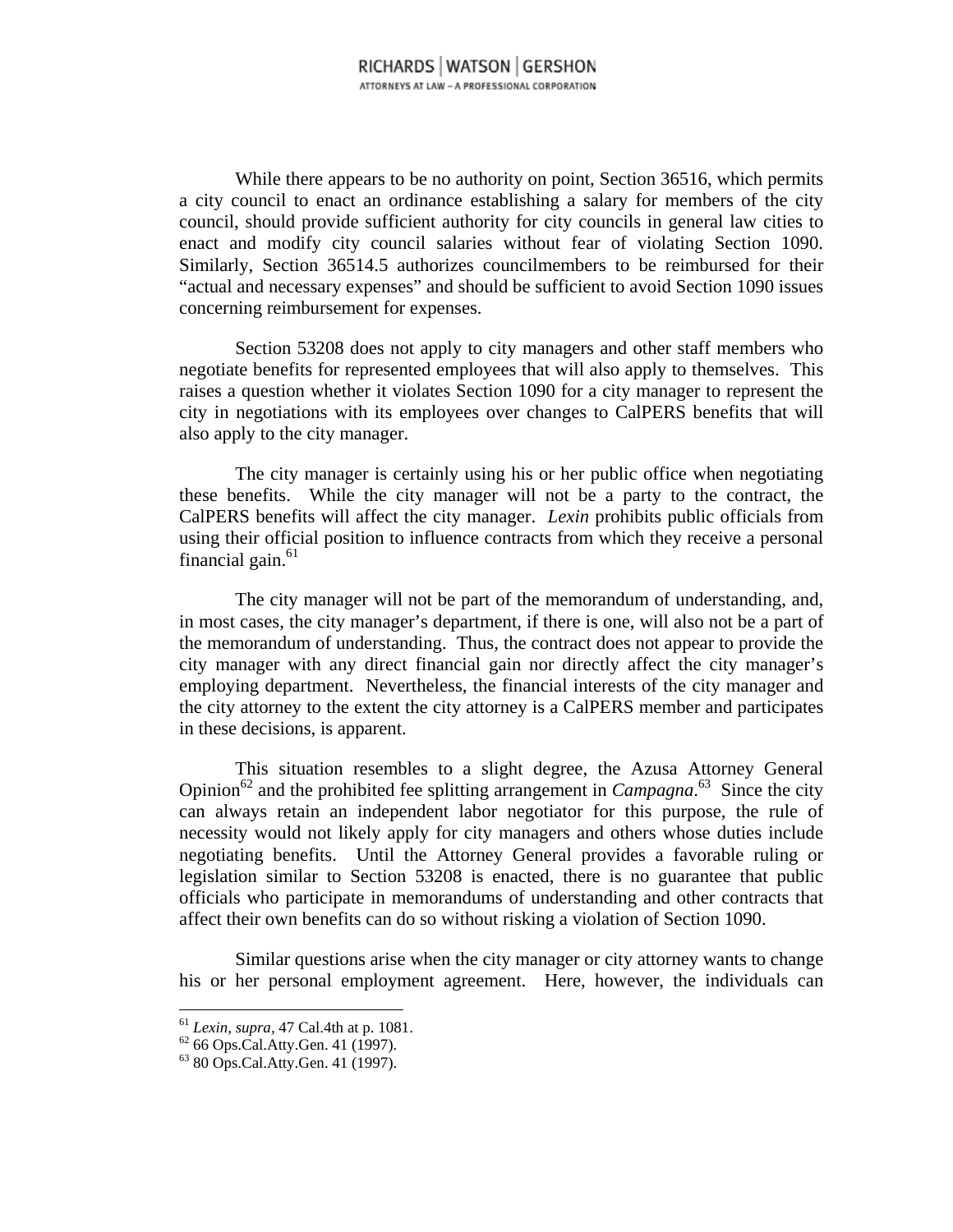negotiate their contracts with the public agency in their private capacity.<sup>64</sup> The question is how to ensure that the individual is negotiating in his or her personal, not official, capacity.

One approach that appears to be commonly used is that the official desiring to renegotiate his or her contract writes a letter to the mayor, city council or some other official not subject to the official's supervision using his or her personal stationary and not using any of the city's resources. The letter would clearly state that the official is making this request in his or her individual capacity.

Even though acknowledging that public employees may negotiate their own contracts so long as the employees totally disqualify themselves from any participation in their public capacities, the Attorney General recommends, at least in the case of contract city attorneys, that a contract city attorney desiring an amendment to his or her contract retain another individual to conduct all negotiations. $65$  No authority for this recommendation is offered, and this does not appear to be legally required. So long as the individual makes it clear she or he is making the request in his or her private capacity, there should be no violation of Section 1090. Unfortunately, there appears to be no authority validating any particular procedure, and the Attorney General's recommendation could be seized upon by a court to impose such a requirement.<sup>66</sup>

(C) Two Agency Contracts

As discussed above, until adoption of the legislation that enacted the Remote Interest Government Income Exception in Section 1091(b)(13) and amended Section  $1091.5(a)(9)$ , it was questionable whether a city could enter into a contract with another city if a member of the city council of the first city was in the department of the second city that was affected by the contract. Subsequent to the legislation, the situation has become much clearer, although there are still some ambiguities.

In summary, a city may enter into a contract with a governmental entity that employs a member of the city council. The councilmember may even vote on the contract under the Non-Interest Government Income Exception so long as the contract does not involve the department of the public agency from which the councilmember receives compensation.

<sup>&</sup>lt;sup>64</sup> *Compagna*, *supra*, 42 Cal.App.4th at pp. 39-40.<br><sup>65</sup> Conflicts of Interest, *supra*, at pp. 66-67.<br><sup>66</sup> See *Thorpe v. Long Beach Community College District* (2000) 83 Cal.App.4th 655, 662 (hereafter *Thorpe*) and *Lexin*, *supra*, 47 Cal.4th at fn. 17 for positive references to the Attorney General's Conflict of Interest Guide.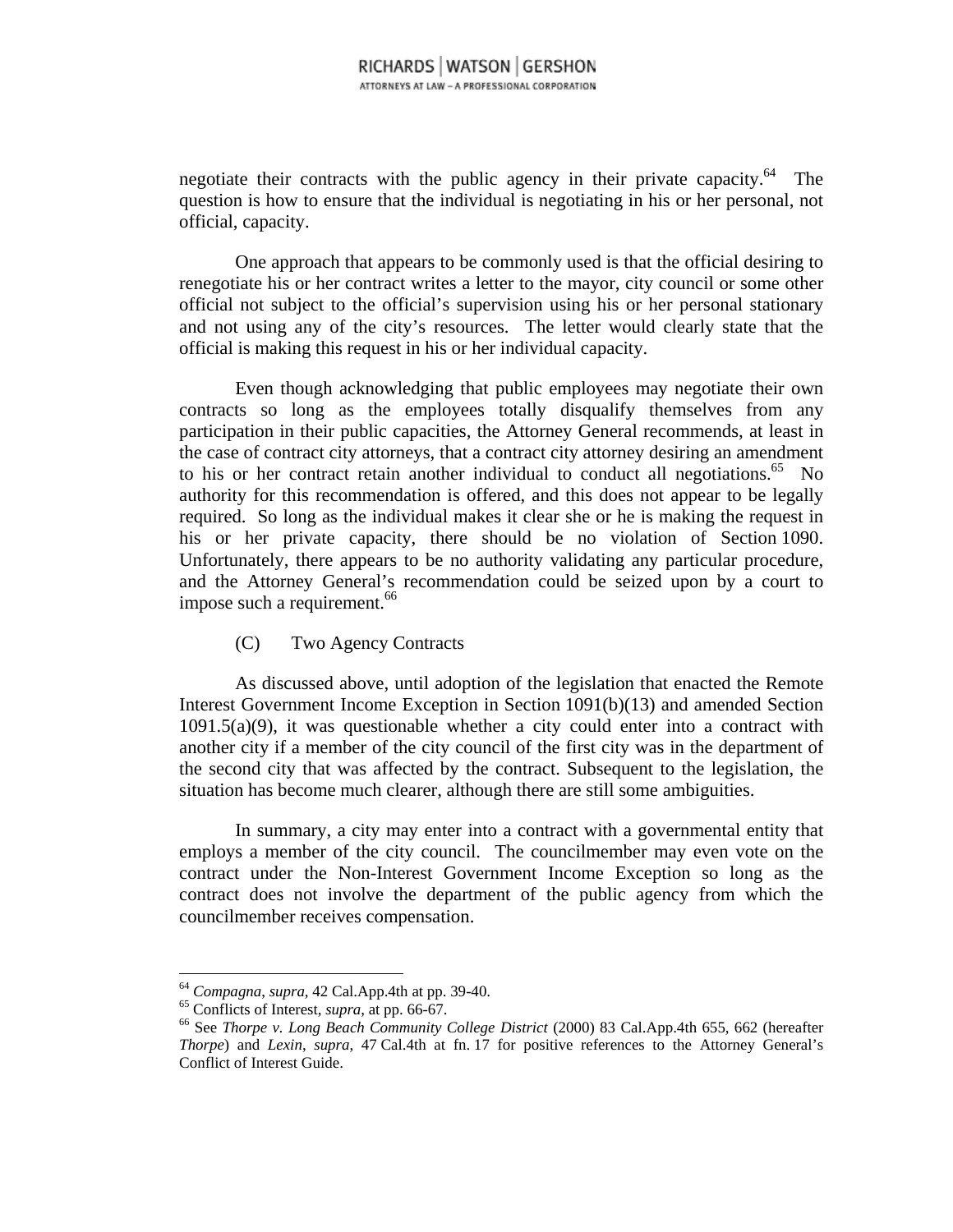The primary difficulty in applying the Non-Interest Government Income Exception to a contract involving two government entities is defining the departments of the respective public agencies. With some agencies, the answer is quite clear. For example, most counties are divided into well-defined and delineated departments, as is the State of California.<sup>67</sup> However, other agencies, such as school districts are not generally organized on well-defined department lines. In cases where there is no clear departmental delineation, the safer course of action is to rely on the Section 1091(b)(13) Remote Interest Government Income Exception and for the member of the legislative body with a potential conflict to abstain.

*Lexin* indicates that contracts between two public agencies that affect the agencies in general are covered by the Non-Interest Government Income Exception.<sup>68</sup> Here, the Supreme Court held that Section 1091.5(a)(9) allowed city employees serving on the independent City of San Diego pension board to generally vote on contracts between the city and the pension board because "the contract was with the City as a whole."69 The Supreme Court did not consider a contract affecting the public agency that employs the public official as affecting the public agency employees themselves merely because the contract involved the public agency. Thus, a contract that does not uniquely involve any single department of a public agency will be considered as not involving any department rather than as affecting all departments.

It is unclear whether members of a legislative body are members of all departments or of no departments of a city. This issue does not appear to have been addressed in any reported authority to date. *Lexin* did not reach this issue because the contract between the pension board and the City of San Diego did not impact the pension board members in their capacity as members of a legislative body, but as City of San Diego employees. The question, then, is whether members of a legislative body are considered to be members of a legislative department of the agency, all departments of the agency or no department of the agency.

This issue most commonly arises when a public official is on the legislative body of two entities that are contracting with one another. While such cases are

 $67$  The Attorney General has concluded that the county counsel is a separate department and that a deputy county counsel serving on a city council can vote on a contract to retain the county to provide sheriff's services, even though it would seem the county counsel's office might provide additional legal services as a result of the contract. 85 Ops.Cal.Atty.Gen. 125 (2002). 68 *Lexin, supra,* 47 Cal.4th at p. 1081. 69 *Id.* at p. 1085.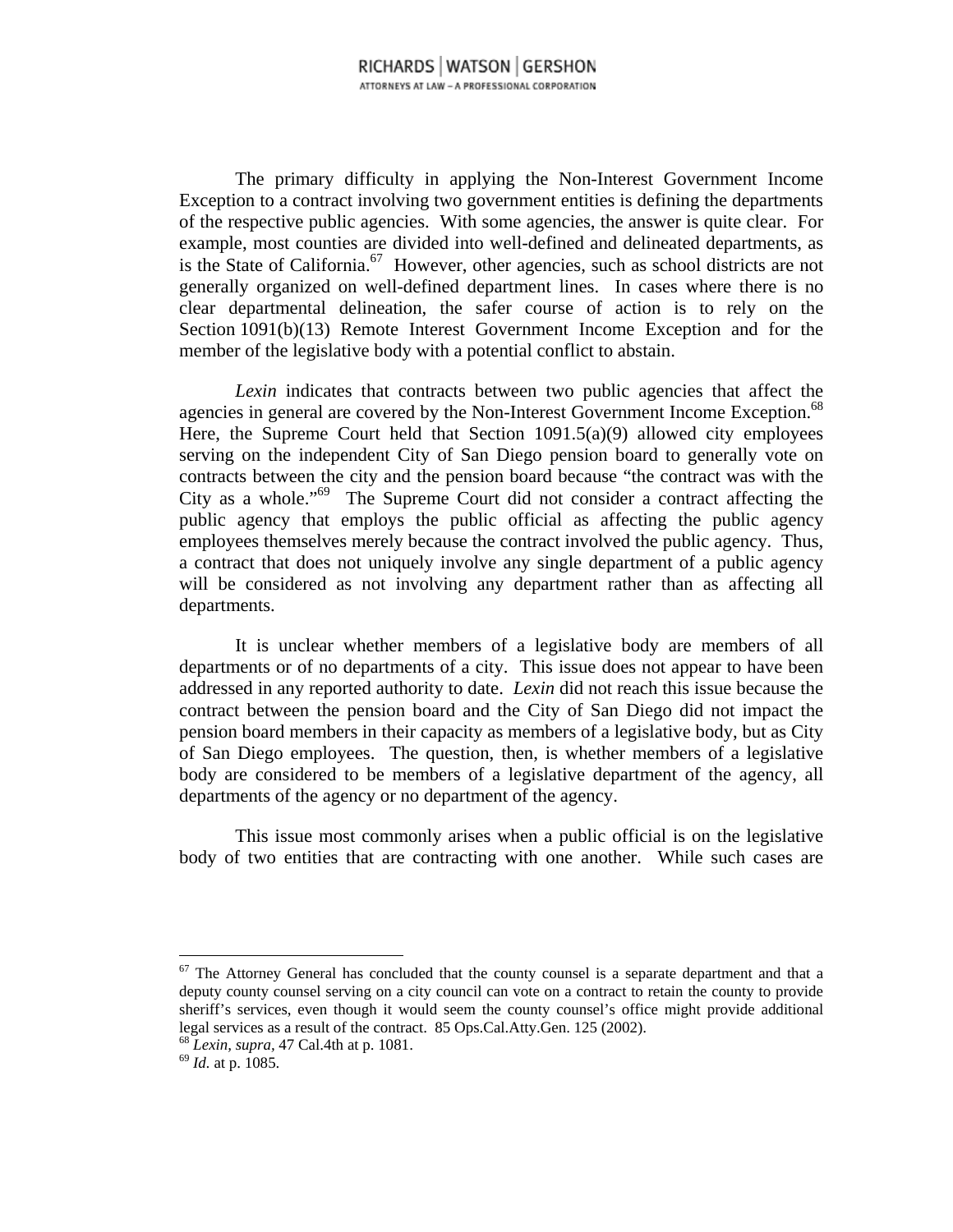infrequent, as these positions normally constitute incompatible offices, these situations do occasionally occur.<sup>70</sup>

*Lexin* provides that "if the contract involves no direct financial gain, does not directly affect the official's employing department and is only with the general government entity for which the official works, the interest is a minimal or a noninterest under Section 1091.5(a)(9) and no conflict of interest prohibition applies."<sup>71</sup> This language seems to support the position that a member of the legislative bodies of two entities entering into a contract with each other may participate in the contract so long as the contract does not uniquely or directly affect the members of either legislative body.

*Lexin* also points out that members of the San Diego pension board were required to be city employees and that this might have made the Non-Interest Government Income Exception applicable to the contract.<sup>72</sup> *Lexin*, though, never resolves this issue, finding the contracts valid on other grounds. Thus, greater leeway may exist to permit members of legislative bodies to participate in contracts in which they might have a financial interest if the financial interest arises from a qualification the official must have in order to serve on the legislative body.

Overall, the prudent course of action until further guidance is provided on whether members of a legislative body are considered to be members of a department of a public agency, is for board members faced with contracts between two public agencies on which they serve as a member of both legislative bodies is to abstain from participating in the contract on both sides unless, perhaps, the relevant legislation requires them to be members of the first legislative body in order to serve on the other legislative body.

(D) Spouses

Section 1090 has been interpreted as including the financial interests of a public official's spouse.73 Thus, both the Remote Interest and Non-Interest Government Income Exceptions in Sections 1091(b)(13) and 1091.5(a)(9) apply to spousal public agency employment.

Spousal relationships are directly addressed in Section  $1091.5(a)(6)$ , which provides that a spouse does not have an interest in the other's employment or officeholding office if it has existed for at least one year prior to his or her election or

 $70$  See page 25 of this paper for a discussion about joint powers authorities.

<sup>71</sup> *Lexin, supra,* 47 Cal.4th at p. 1081. 72 *Id*. at p. 1097. 73 *Thorpe, supra*, 83 Cal.App.4th 655.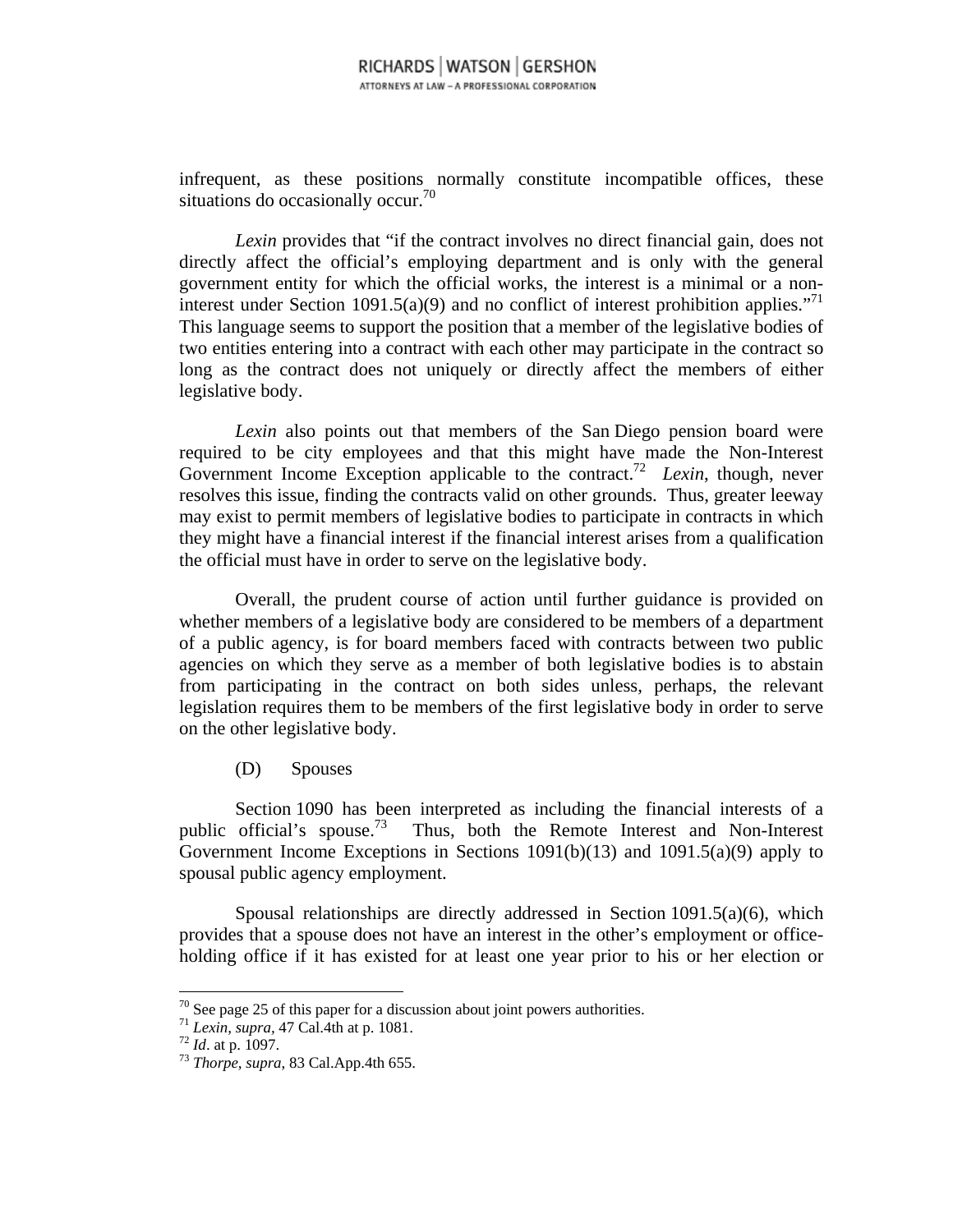appointment to office. This provision has been construed to prohibit a public agency from hiring the spouse of a member of its legislative body.<sup>74</sup>

In *Thorpe v. Long Beach Community College District* (2000) 83 Cal.App.4th 655, the court held that a spouse could retain her employment with the district that existed for more than one year when the public official was elected, but that the terms of the employment could not change. Thus, spouses of members of a legislative body may not be promoted during the time the official remains a member of the legislative body.

Although there appears to be no authority on point, Section  $1091.5(a)(6)$  does not appear on its face to apply to contracts between two public agencies. Thus, there is nothing prohibiting a public agency from hiring the spouse of a member of another agency's governing body that contracts with the hiring agency.

The Remote Interest and Non-Interest Government Income Exceptions probably apply to contracts with an agency that employs the spouse of a member of the legislative body of the other agency. If so, a member of a legislative body is required to abstain from a contract involving a department of another governmental entity by which the official's spouse is employed, but can participate in the making a contract affecting a different department of that governmental entity. By way of example, a member of a city council may not participate in a contract for law enforcement services with a county if the official's spouse works in the sheriff's department, but can participate in a contract with the county to provide public health services.

#### V. PUBLIC SERVICES

Questions can arise concerning whether public officials can enter into contracts to receive public services from the agencies which they serve. The Section 1091.5(a)(3) non-interest exception was enacted to address this situation. This provision provides that the following relationship is not a financial interest under Section 1090:

"that of a recipient of public services generally, provided by the public body or board of which he or she is a member, on the same terms and conditions as if he or she were not a member of the body or board."

The Attorney General traditionally took a restrictive view of this provision, limiting its application to services such as utilities where "the provision of services in accordance with previously adopted rate schedules applicable to all customers."<sup>75</sup>

<sup>74 80</sup> Ops.Cal.Atty.Gen. 320 (1997).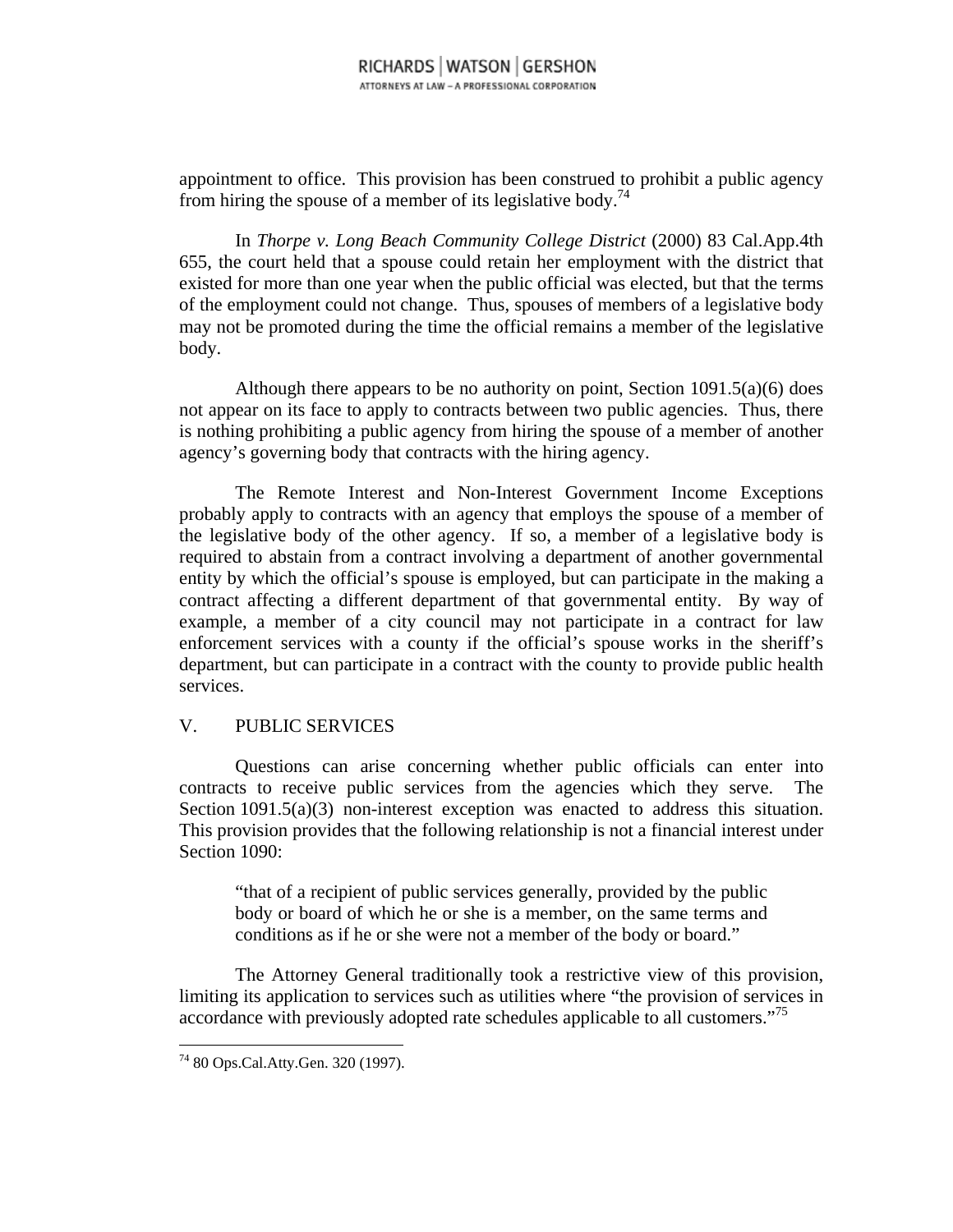This principal was expanded somewhat when the Attorney General determined that members of a municipal airport commission could lease tie down spaces in the airport that were offered on a first-come, first-serve basis at previously established rates.<sup>76</sup> It is interesting to note, however, that the Attorney General also concluded that the airport commissioners leasing the spaces could not participate in setting rates for the airport hangars under the PRA, because the rate decisions would have a direct financial effect on the public official.<sup>77</sup>

The Attorney General in an earlier opinion decided not to apply Section  $1091.5(a)(3)$  to an application by a former member of a city council for a commercial loan grant under a program the councilmember had voted to establish during his term on the city council.<sup>78</sup> The Attorney General determined that helping to create the loan program barred the councilmember from obtaining a loan after leaving office, even though the official had no intention of applying for a loan at the time the program was created.79

The Attorney General based this opinion on the fact that each grant application and resulting contract would be unique and would require the exercise of discretion by the public officials.<sup>80</sup> What the Attorney General failed to discuss in this opinion, however, is the fact that the discretion would only be exercised after the official left office. This opinion also does not discuss *Escondido Lumber Hay and Grain Co. v. Baldwin*, (1906) 2 Cal.App. 606, which held that Section 1090 does not apply to contracts if the official had no financial interest in the contract at the time it was entered into by the agency and had no intention at that time to acquire such a financial interest after that time.

In essence, the Attorney General seems to have based these opinions on the ground that the services must be available to "all members of the public."<sup>81</sup> For example, in determining that a councilmember could place advertising in a city newsletter, the Attorney General emphasized that the advertising was available to everyone in the city.<sup>82</sup>

Sometimes public agencies provide services that can be used only by a few members of the public. Such a situation was discussed in *City of Vernon v. Central* 

<sup>75 89</sup> Ops.Cal.Atty.Gen. 335, 338 (1997).

 $^{76}$  89 Ops.Cal.Atty.Gen. 121 (1997).<br> $^{77}$  *Id.* at p. 128.

<sup>77</sup> *Id*. at p. 128. 78 81 Ops.Cal.Atty.Gen. 317 (1998).

<sup>&</sup>lt;sup>79</sup> *Id.* at p. 320.<br><sup>80</sup> *Id.* at p. 321.<br><sup>81</sup> See, *e.g.* 81 Ops.Cal.Atty.Gen. 317 (1998).<br><sup>82</sup> 88 Ops.Cal.Atty.Gen. 122 (2005).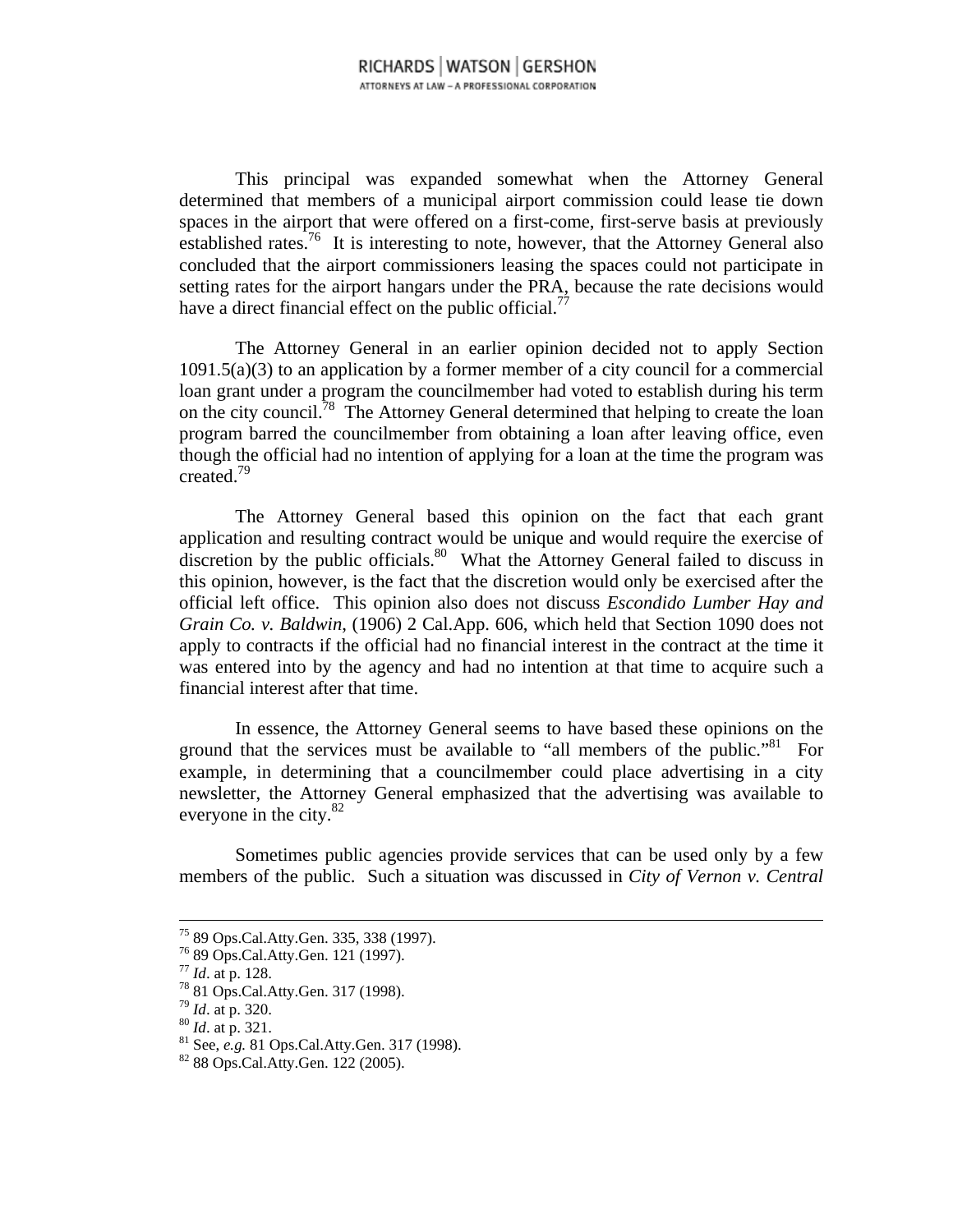*Basin Municipal Water District*. 83 In this case, the California Court of Appeal was faced with the applicability of Section 1091.5(a)(3) to the Central Basin Municipal Water District. One of the board members of the district owned a water company that purchased wholesale reclaimed water from the district, and had voted to set the rates for the water his firm and all others were charged for reclaimed water.

The Court held that this contract was valid under the public generally exception in Section 1091.5(a)(3), notwithstanding the fact that only 23 water purveyors purchased reclaimed water from the district and were affected by the rates.<sup>84</sup> The Court construed the phrase "public services generally provided" to mean only that the services must be available to all of those who would want them. 85 The services did not have to be used or desired by all persons or entities affected by the district.<sup>86</sup> So long as reclaimed water was offered to anyone who desired to purchase it and all purchasers paid the same rate, the court was satisfied.<sup>87</sup>

This interpretation of Section  $1091.5(a)(3)$  was expanded even further in *Lexin.* In *Lexin*, the Court held that five of the members of the board administering the city's retirement system could participate in making a contract with the City of San Diego that would affect their city retirement benefits because the benefits affected most rank and file employees in the same manner. In upholding application of Section  $1091(a)(3)$  to these individuals, the court stated the rule for applying the non-interest exception as follows:

"Thus, so long as the benefit an official receives from a contract is in the nature of a 'public service [] generally provided' by the official's agency, and so long as the benefit is received without special or differential consideration – 'on the same terms and conditions' as if the official were not a member of the entity he or she serves – it creates no conflict of interest."88

The Court decided that Section 1091.5(a)(3) did not apply to the single board member who was president of the San Diego City Firefighters union. Under San Diego's memorandum of understanding, his pension benefits as a union president were different and more generous than those other city employees received. Thus, his pension plan was not generally available to other city employees and was not covered by the Section  $1091.5(a)(3)$  exemption.

<sup>&</sup>lt;sup>83</sup> City of Vernon v. Central Basin Municipal Water District (1999) 69 Cal.App.4th 508.<br><sup>84</sup> Id. at p. 508.<br><sup>85</sup> Id. at p. 515.<br><sup>85</sup> Ibid.<br><sup>87</sup> Ibid.<br><sup>87</sup> Ibid.<br><sup>87</sup> Ibid.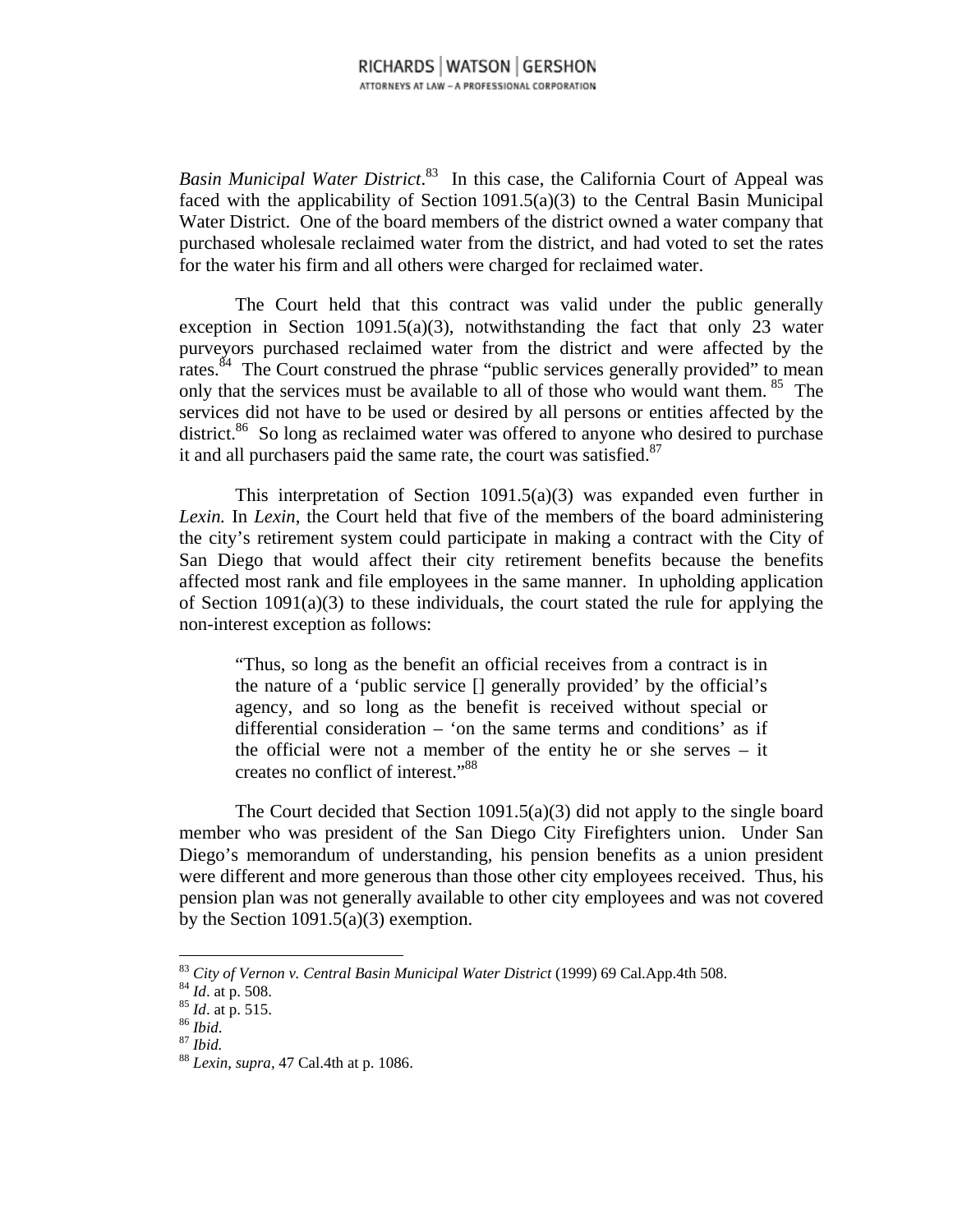The Court specifically held that the Section  $10915(a)(3)$  public generally exception is not limited to public utility services such as water, gas and electricity. In reaching this conclusion, as discussed earlier, *Lexin* relied on the public generally exception in the PRA's implementing regulations to interpret the same term under Section 1090. This use of the PRA public generally exception provides substantial assistance in interpreting and applying this non-interest exception.

It is important to recognize the limitations of *Lexin*. The contract was between the pension board and the city. Thus, it was a contract between two public agencies. The opinion is not relevant to the issue of whether individuals can use Section  $1091(a)(3)$  to negotiate pension benefits with their own city, as an agency's own employees likely do not constitute the public served by the agency. It is difficult to imagine that a court would consider pension benefits provided to a city's own employees to be a program generally available to the public.

## VI. LITIGATION INVOLVING PUBLIC OFFICIAL'S AGENCY

Public officials sometimes are involved in litigation against the agencies they serve. In other cases, they are defendants in actions brought by third parties based on their actions as public officials.

The first case to discuss settlement of litigation between a member of a legislative body and the same governmental entity was *Santa Clara Valley Water District v. Gross* (1988) 200 Cal.App.3d 1363 (hereafter *Santa Clara*). Here, the water district was condemning property owned by a member of the governing board and his wife. The parties did not enter into the statutorily mandated procedures for settling condemnation matters, which required the condemnee and condemnor to submit final settlement offers to each other.<sup>89</sup> Condemnees cannot obtain attorney's fees unless this procedure is followed and the court finds that the condemnee's demand was reasonable and that the condemnor's offer was unreasonable.<sup>90</sup> At the conclusion of the trial, the public official condemnee filed a motion for attorney's fees and contended that Section 1090 precluded him from utilizing the mandated procedure. $91$ 

The water district objected to the request for attorney's fees because the condemnee never made a last and final offer. The court agreed and denied the

 $\overline{a}$ <sup>89</sup> *Santa Clara*, *supra*, 200 Cal.App.3d at p. 1361 (citing Code Civ. Proc., § 1250.410).

<sup>90</sup> *Ibid.*

<sup>91</sup> *Id.* at p. 1366.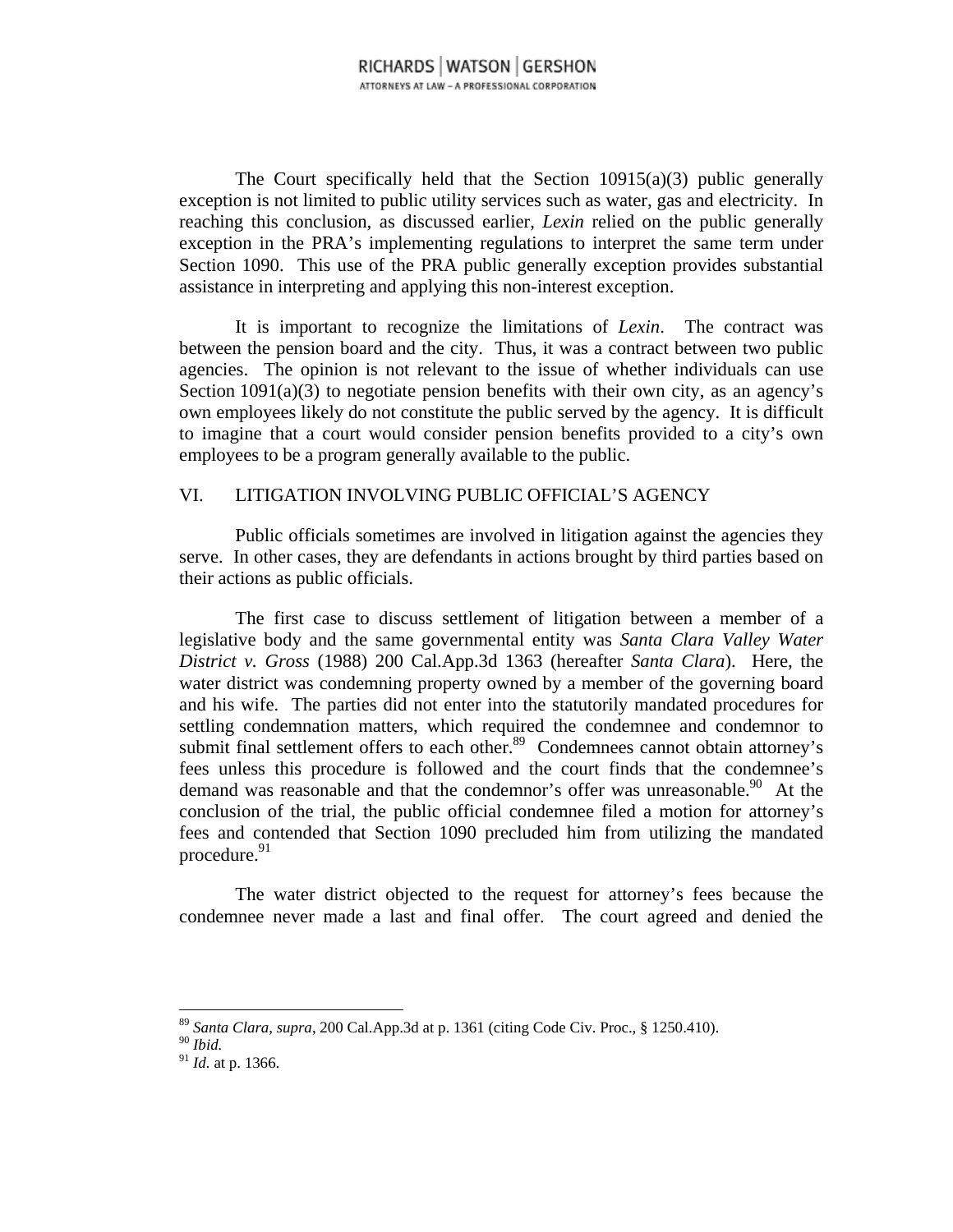motion.<sup>92</sup> The court held that Section 1090 did not prevent the parties from exchanging final settlement offers.<sup>93</sup>

In reaching its conclusion, the court stated as follows:

"We do not agree that these two statutes are irreconcilable. Section 1090 is a broadly drafted conflict-of-interest statute. It expresses a general policy that public officers and employees are to refrain from entering into transactions which will conflict with the performance of their official duties. (*City of Carmel-by-the-Sea v. Young* (1970) 2 Cal.3d 259, 270 [85 Cal.Rptr. 1, 466 P.2d 225, 37 A.L.R.3d 1313].) Once a condemnation action has been filed, however, the property owner and his agency become adversaries, subject to the rules of court and civil procedure which govern the course of litigation. settlement achieved pursuant to these rules can be supervised by the court and receive the imprimatur of court confirmation. Government Code Section 1090 is directed at dishonest conduct and at 'conduct that tempts dishonor' (*Thomson v. Call* (1985) 38 Cal.3d 633, 648 [214 Cal.Rptr. 139, 699 P.2d 316]); it has no force in the context of a condemnation action where the sale of property is accomplished by operation of law and each side is ordinarily represented by counsel."<sup>94</sup>

This language can be reasonably interpreted as permitting settlement of cases involving Section 1090 contracts under court supervision. However, the California Attorney General in 86 Cal.Ops.Atty.Gen. 142 (2003) rejected "any suggestion that the execution of a settlement agreement might be permitted under the holding" of *Santa Clara*. 95 The Attorney General concluded that *Santa Clara* involved a unique set of court supervised settlement procedures and stated that public agencies are generally not permitted to enter into settlement agreements with members of their legislative bodies.<sup>96</sup> This seems to have been an overly restrictive view of the abovequoted language in *Santa Clara*, and, in fact, the Attorney General relaxed that conclusion when next addressing the issue in 91 Ops.Cal.Atty.Gen. 1 (2008).

The Attorney General in the new opinion first stated that agreements to settle lawsuits are contracts and that stipulated judgments and consent judgments also have the attributes of contracts. $97$  The Attorney General in this opinion acknowledged that

<sup>92</sup> *Id.* at p. 1374.

<sup>93</sup> *Ibid.*

<sup>&</sup>lt;sup>94</sup> *Id.* at p. 1369.<br><sup>95</sup> *Ibid.* 

<sup>&</sup>lt;sup>96</sup> 86 Ops.Cal.Atty.Gen. 142, 145 (2003).

<sup>97 91</sup> Ops.Cal.Atty.Gen. 1, 2 (2008).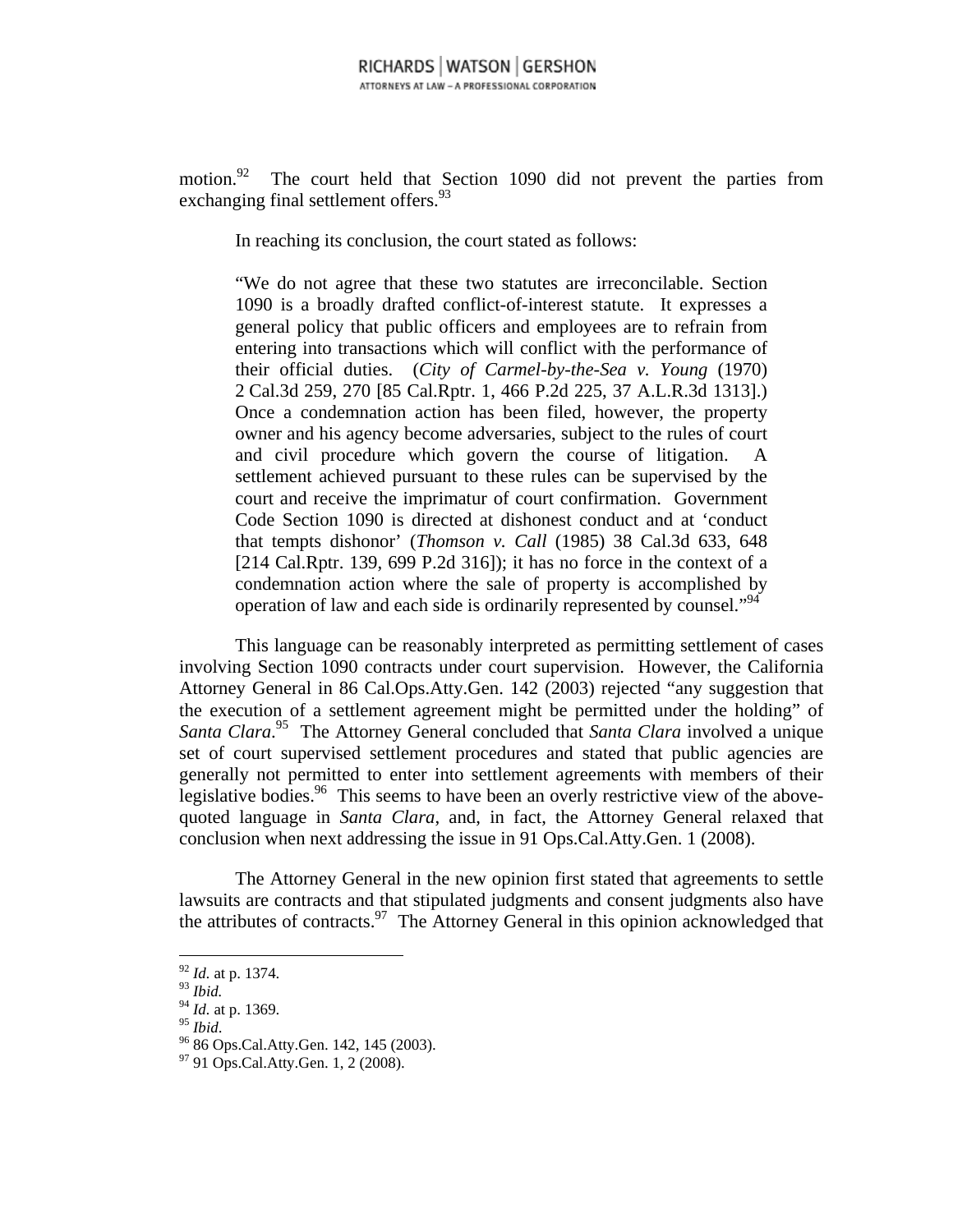*Santa Clara* "does not provide dispositive precedent for purposes of addressing these issues. . .<sup>..98</sup> The Attorney General also acknowledged that the courts might find to the contrary and allow settlement agreements "if the facts and circumstances warrant such a distinction."<sup>99</sup>

The Attorney General finally stated that "reasonable minds may hold that the Legislature did not intend Section 1090 to preclude compromised settlement of the litigation such as is described here, [suits for money damages] and, indeed, legislative clarification may be in order."100 The Attorney General concluded as follows:

". . .under current case law, a court could invalidate as contrary to state law a city's compromised settlement of a suit for damages that was brought by a City Councilmember... because the plaintiff Councilmember's financial interest in the settlement would be prohibited by Government Code Section 1090."<sup>101</sup>

The opinion implicitly recognizes that a city and a member of the legislative body can enter into a court supervised settlement agreement or a stipulated judgment. Ultimately, though, the Attorney General concluded no settlement was permissible in this particular dispute because the case was in federal court.<sup>102</sup> The Attorney General felt that a state court could validate a federal court approved settlement agreement under Section 1090. In other words, while a state court could validate a settlement agreement under Section 1090, a federal court could not.<sup>103</sup>

The language in this opinion offers some support for entering into a settlement agreement or stipulated judgment under supervision by a state court. Certainly, it seems reasonable that a settlement agreement in which a court specifically holds that the settlement does not violate Section 1090 should be safe from challenge under Section 1090.

Following up on the Attorney General's recommendation, the Legislature enacted Section 1091(b)(15), which provides a method for a public agency to enter into a settlement agreement of litigation involving a member of its legislative body. This section has the following three requirements:

- 
- 
- 98 *Id. at* p. 4. 99 *Id. at* p. 5. 100 *Ibid.* 101 *Id. at* p. 7. 102 *Id. at* p. 6. 103 *Ibid.*
- 
-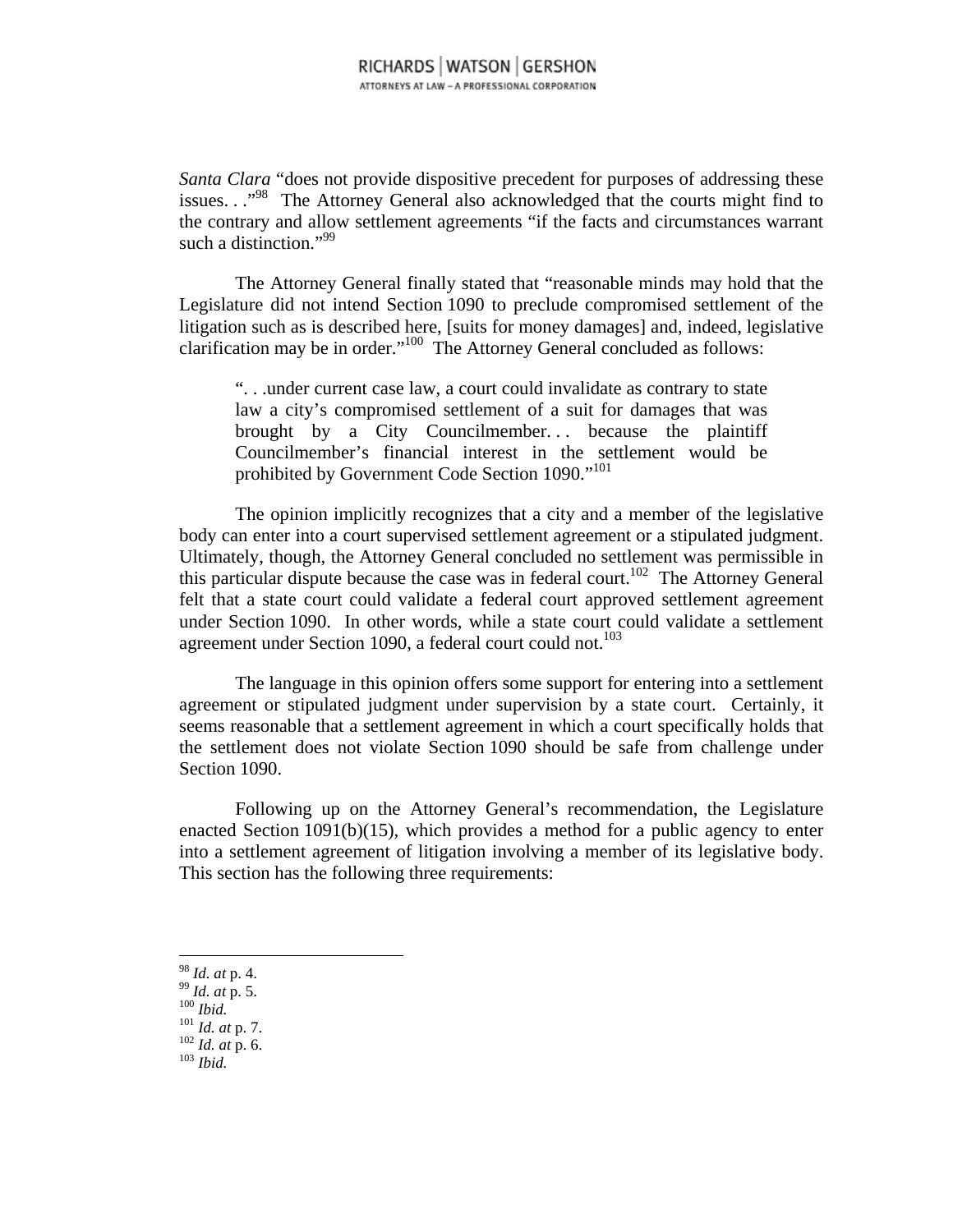(A) The Agreement is entered into as part of a settlement of litigation in which the body or board is represented by legal counsel.

(B) After review of the merits of the agreement and other relevant facts and circumstances, a court of competent jurisdiction that finds that the agreement serves the public interest.

(C) The interested member has recused himself or herself from all participation, direct or indirect, in the making of the agreement on behalf of the body or board.

This statute seems entirely reasonable and provides an answer to a previously unresolved question under Section 1090.

Still unanswered, though, is whether a public official who is sued by a third party in his or her official capacity can participate in the decision on whether to provide a defense, either as part of a joint defense or separately. In some cases where the defense will be provided by a full time city attorney or by an insurance carrier, the decision might not constitute a contract and might not be subject to Section 1090.

Section 1090 is clearly implicated when a public agency is deciding whether to provide separate counsel to the member of the legislative body. A contract will be involved in almost all cases.104

As discussed earlier, *Lexin* holds that the Non-Interest Government Income Exception in Section 1091.5(a)(9) does not apply to decisions that directly affect a public official's personal finances.<sup>105</sup> Thus, if providing a defense to a member of a legislative body is considered a "benefit" under this provision, this exception will not permit a member of a legislative body to participate in a decision whether to provide him or her with a defense.

Further, since the Remote Interest Government Income Exception in Section 1091(b)(13) does not apply to single city contracts,<sup>106</sup> it is theoretically possible the agency might not even be permitted to provide a defense at all to a member of the legislative body. It seems virtually certain, though, that a court would not reach this result.

The Fair Political Practices Commission has issued an advice letter that a public official "may make, participate in making, and influence a governmental

<sup>&</sup>lt;sup>104</sup> 91 Ops.Cal.Atty.Gen 1 (2008).<br><sup>105</sup> *Lexin*, *supra*, 47 Cal.4th at p. 1082, discussed on page 11 of this paper. <sup>106</sup> See, *e.g.* 89 Ops.Cal.Atty.Gen 217 (2006), discussed on page 11 of this paper.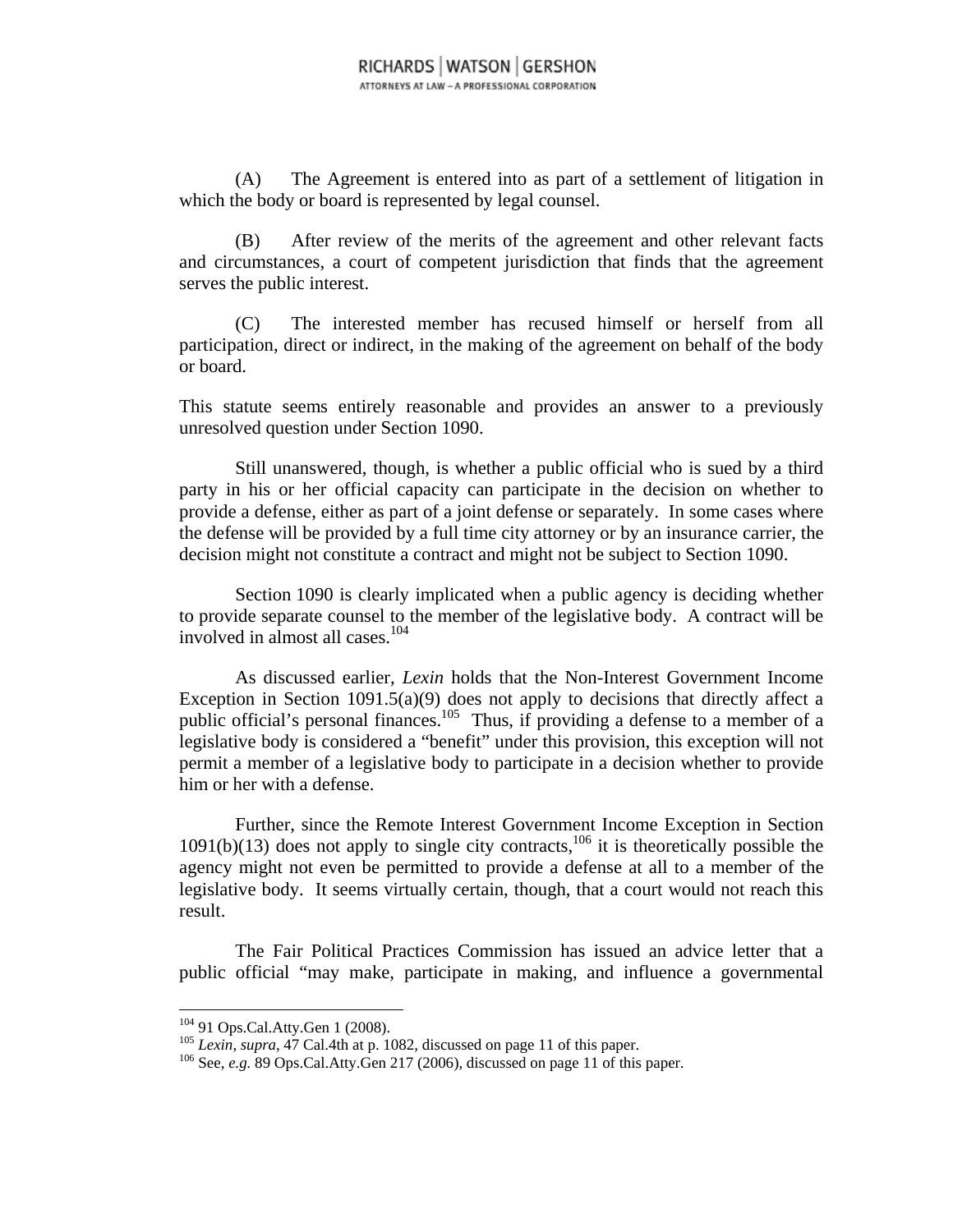decision about whether he or she will be provided with a defense or indemnification for damages where the Agency is obligated to provide a defense and indemnification if the public official was acting within the scope of his or her employment."<sup>107</sup>

The advice letter also provides that the public official may participate in the threshold question of whether or not he or she was acting in the scope of his or her employment, but may not participate in a decision on whether to provide a defense or indemnification for punitive damages. The advice letter is based on the position that the public agency is obligated to provide a defense when the public official is acting within the scope of his or her employment, but not with respect to payment or defense involving punitive damages.

The only guidance on whether or not such a decision implicates Section 1090 is found in footnote 36 in 91 Cal.Ops.Atty.Gen. 1 (2008), where the Attorney General stated as follows:

"Indemnification of employees is an obligation imposed by law (see Gov't. Code § 995) and accordingly, Section 1090 would not ordinarily be implicated by such indemnification."

This footnote provides support for applying the rule of necessity and also permitting members of a legislative body to participate in decisions on whether to provide themselves with a defense. Since the PRA and Section 1090 are *in pari materia*, it is possible that the Fair Political Practices Commission advice letter could be used to support participation in a decision on whether to provide a defense. Unfortunately, the language in the PRA and Sections 1090, 1091 and 1091.5 are not nearly as similar in this instance as in the public generally area discussed in *Lexin*.

In summary, cities now have a procedure for settling a litigation involving members of the city council. There is also some support for permitting public officials to participate in decisions of whether or not to provide them a defense in litigation brought against them in their public capacity. Unfortunately, there is no clear authority on the latter issue. Perhaps this issue will be discussed in a future Attorney General Opinion.

#### VII. REAL PROPERTY

 $\overline{a}$ 

It certainly seems that ownership of real property in the vicinity of property to be acquired by a public agency could be considered a financial interest in the contract to purchase the real property for purposes of Section 1090. Surprisingly, though, there is no authority on this point.

<sup>107</sup> *Cronin Advice Letter*, No. A-97-579, 1998 WL 39384 (2008).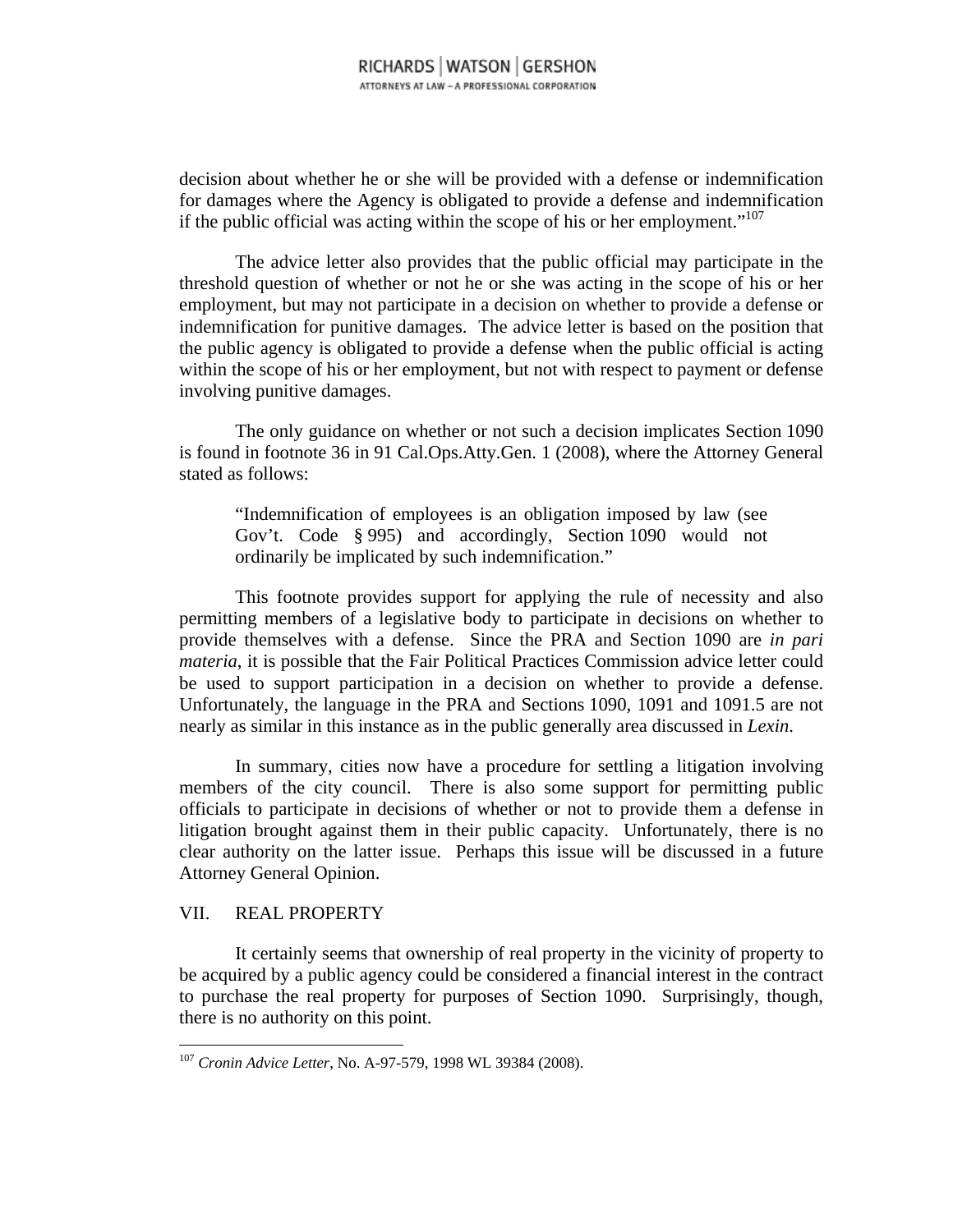Application of Section 1090 to purchases of real property could severely constrain acquisition of real property by public agencies. It is hard to imagine that a court would go so far as to determine that a city cannot acquire a piece of property for a park merely because a member of the city council owns adjoining property, but this is at least theoretically possible.

A court, relying on *Lexin*, might consider utilizing definitions and regulations contained in the PRA in addressing this issue. If so, councilmembers, in most cases, would be permitted to participate in decisions to acquire property that is located more than 500 feet from their own property, but would be required to abstain from decisions involving the acquisition of real property closer than that distance.<sup>108</sup> More importantly, such contracts would be valid.

Especially in the case of parks, but possibly in the case of all public improvements, it might be possible to apply the rule of necessity on the ground that the city must have parks and other public facilities. The weakness of that argument, of course, is that in many cases the park will not need to be located in a particular location.

In summary, it is likely that at some point the issue of the application of Section 1090 to the acquisition of property near property owned by members of a legislative body will be resolved. Until such time as it is, the best advice is to have any member of the legislative body owning property near to property the agency is acquiring abstain from the decision and for the agency to invoke the rule of necessity and approve the acquisition with the votes of the remaining members of the city  $\text{council.}^{11}_{109}$ 

The same procedure should also be used in the case of development agreements, which are contracts under Section 1090,<sup>110</sup> disposition and development agreements and other contracts affecting real property located near to property owned by a member of the legislative body.

#### VIII. PRACTICE POINTERS

(A) *"When in doubt, sit it out."* In many cases, it is reasonably clear whether or not a particular contract presents a possible Section 1090 violation. However, given the draconian penalties on a public official who violates Section 1090, it is best to advise a councilmember to abstain from any decision in

<sup>108</sup> See Cal. Code Regs., Tit. 2, §§ 18704.2 and 18705.2.

<sup>&</sup>lt;sup>109</sup> See page 25 of this paper for a discussion of Section 1092.5, which provides support to validate such a contract in some situations.

<sup>110 78</sup> Ops.Cal.Atty.Gen. 230, 235 (1995).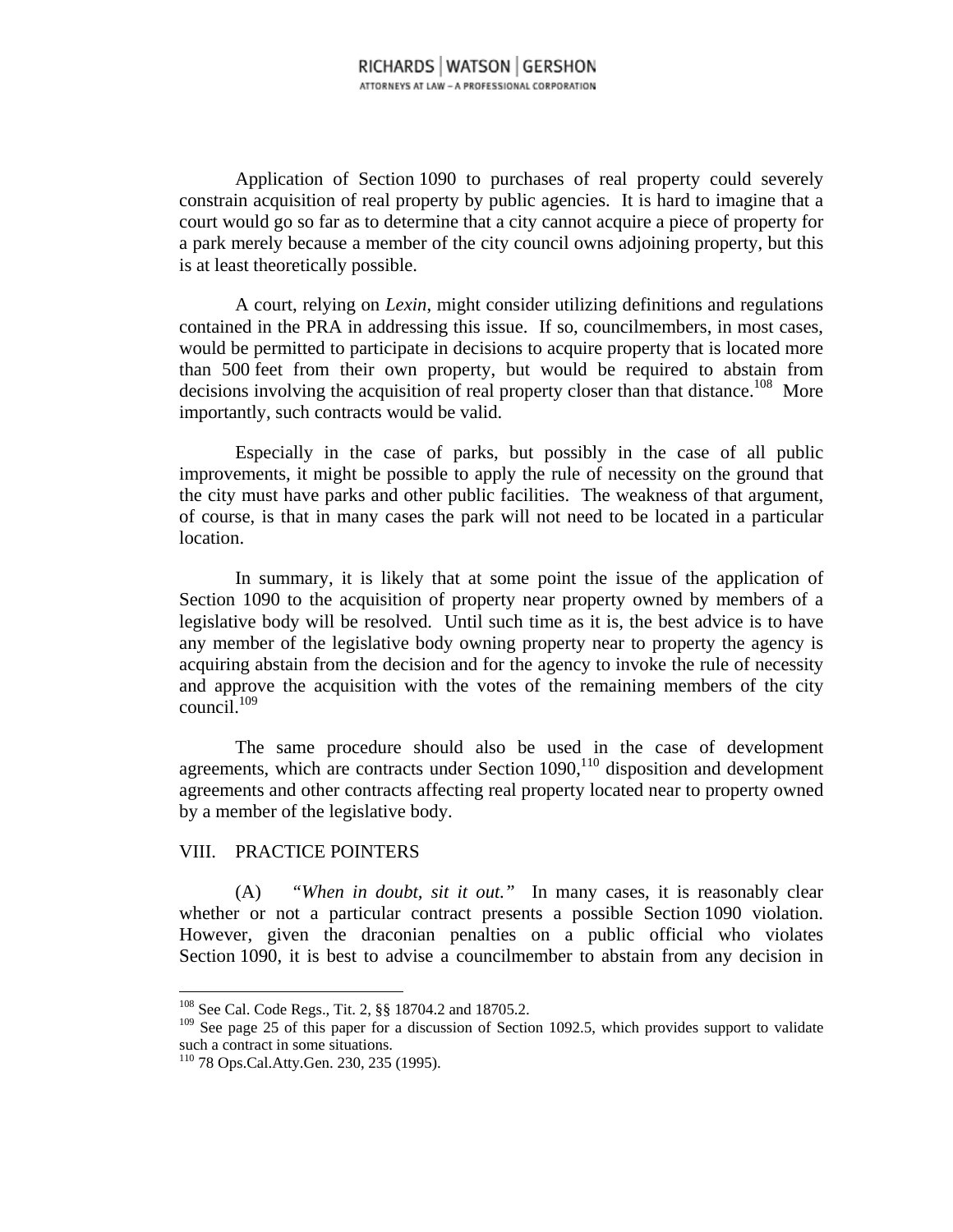which there is even a remote chance that the person has a financial interest. In such cases, the member of the legislative body should be protected from criminal prosecution unless the person otherwise attempts to influence the decision. As long as the contracting party understands that there is a possibility the contract would be declared invalid under Section 1090, this approach should permit the city to go forward without risking civil or criminal litigation. As Deputy District Attorney Huntsman stated, "When in doubt, sit it out."<sup>111</sup>

(B) *Joint Powers Authorities.* In California Attorney General Opinion 83 Ops.Cal.Atty.Gen. 59 (2000), the Attorney General concluded that Section 1090 does not apply to contracts between a joint powers authority and a member city of the joint powers authority even though an individual serves on the legislative bodies of both entities.<sup>112</sup> Rather, the Attorney General concluded that when serving on a joint powers authority board the city official is still representing the interests of the city, thus, no divided loyalties occur. $113$ 

(C) *City Attorney Advice.* Receiving advice from the city attorney or other legal representative of the city does not afford protection from criminal or civil violations of Section 1090, *Thompson v. Call*, *supra*, 38 Cal.3d 633, *Chapman v. Superior Court* (2005) 130 Cal.App.4th 261, *People v. Chacon* (2007) 40 Cal.4th 558.

(D) *Contracts for the sale and purchase of real estate are not always voidable under Section 1090.* Section 1092.5 provides that real estate transactions in which a public official has a financial interest are not void "in derogation of the interest of a good faith lessee, purchaser, or encumbrancer where the lessee, purchaser or encumbrancee paid value and acquired the interest without actual knowledge of a violation of any of the provisions of Section 1090." It is unclear whether this provision applies only to persons purchasing property from a government or also applies to persons selling property to a government entity.

(E) *Aiding and Abetting. D'Amato v. Superior Court* (2008) 167 Cal.App.4th 861 holds that an individual cannot be prosecuted for aiding and abetting a violation of Section 1090 unless the individual has a personal financial interest in

 $111$  See footnote 1 of this paper.

<sup>&</sup>lt;sup>112</sup> The situation the Attorney General analyzed in this opinion involved spouses, one of whom served on the city planning commission and the other who served on the joint powers authority board of directors. As discussed earlier on page 15 of this paper, the financial interests of spouses are attributable to each other. Thus, this opinion applies equally to situations in which a single person holds both positions.

<sup>&</sup>lt;sup>113</sup> This opinion only applies to potential Section 1090 conflicts arising from dual-officeholding. The opinion does not affect any other financial interest the official might have in the contract.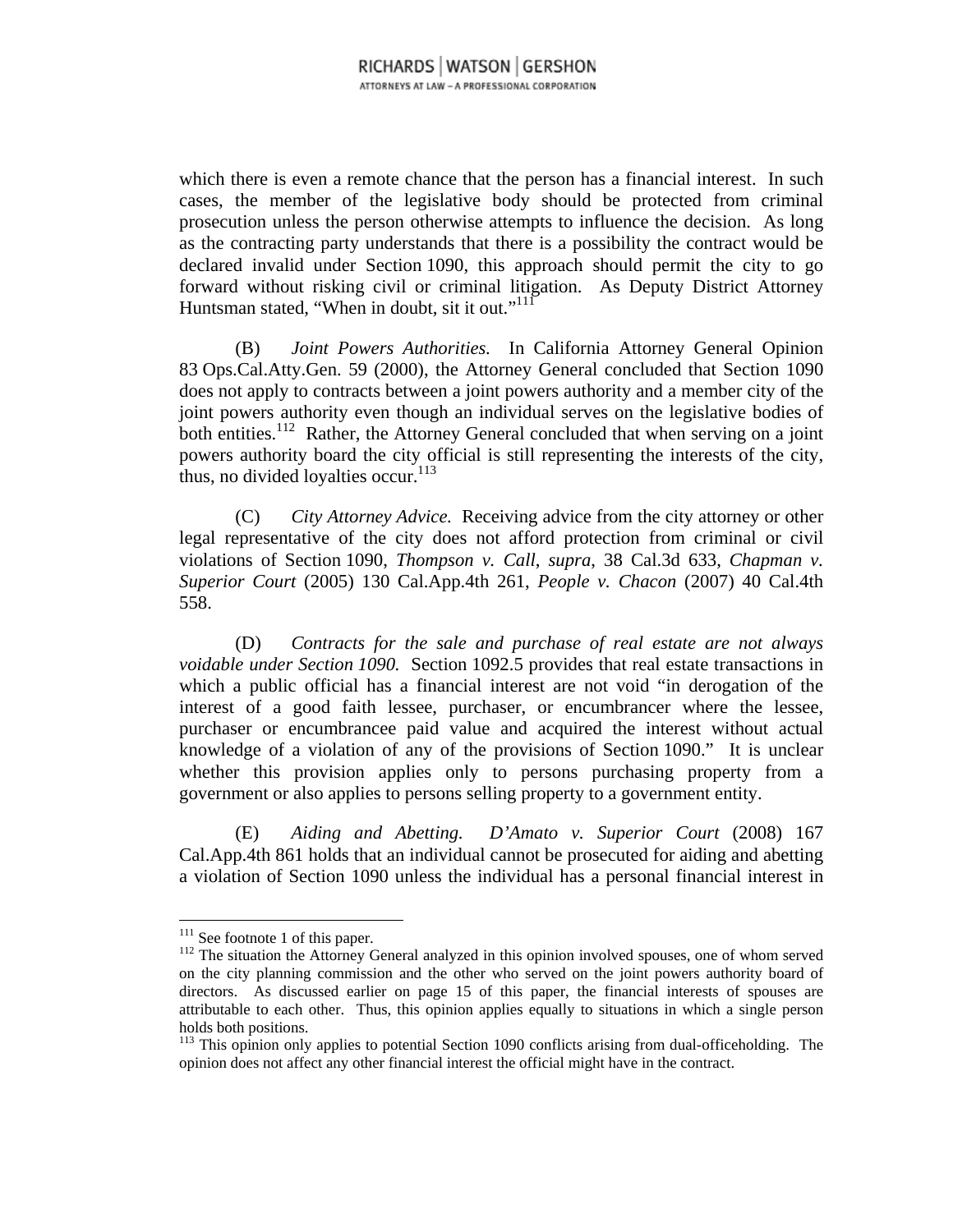the outcome. This case involves a councilmember who voted to assign a contract to a joint powers authority in which the public works director had a substantial financial interest. The Court of Appeal dismissed the prosecution of the councilmember on the basis that the councilmember had no personal financial interest in the decision. This case should provide comfort to councilmembers and city attorneys who participate in decisions where a city official has a prohibited financial interest.

(F) *Resignation is not usually sufficient to save a contract, but giving up the financial interest can prevent a contract from being void under Section 1090.* Since participation in the making of a contract includes preliminary negotiations or other steps leading to formation or determination of the need for a contract, a public official with a financial interest cannot resign after these preliminary steps have commenced and then receive the benefits of the contract.<sup>114</sup> However, a public official may terminate the financial interest in the contract before it is executed.<sup>115</sup> Further, a contract entered into prior to the official being elected or appointed is valid through the end of the term of the contract.<sup>116</sup> However, the contract cannot be renegotiated or extended while the official serves on the legislative body unless other exceptions apply.<sup>117</sup>

(G) *Section 1090 applies to independent contractors and consultants.* It was clear for some time that Section 1090 applies to independent contractors, such as city attorneys, who serve in positions frequently held by city employees.<sup>118</sup> It was not clear, however, whether Section 1090 applied to consultants. In fact, at least one appellate court strongly hinted that Section 1090 did not include consultants.<sup>119</sup> However, the law now seems fairly clear that Section 1090 applies to independent contractors and consultants who have "'considerable' influence authority over the contacting decisions of a public agency" are covered by Section  $1090$ <sup>120</sup>

<sup>114</sup> See, *e.g.*, *City Council v. McKinley, supra,* 80 Cal.App.3d at p. 212 and 66 Ops.Cal.Atty.Gen. 156 (1983) (county official could not propose agreement for consultant services, then resign, and provide such consulting services).

<sup>115</sup> See 86 Ops.Cal.Atty.Gen. 187 (2003) and *City of Imperial Beach v. Bailey* (1980) 103 Cal.App.3d 191.

<sup>116</sup> *Beaudry v. Valdez* (1867) 32 Cal. 269; 85 Ops.Cal.Atty.Gen. 34 (2001); 84 Ops.Cal.Atty.Gen. 34

<sup>(2001).&</sup>lt;br><sup>117</sup> See City of Imperial Beach, *supra*, at 197.

<sup>118</sup> See *Campagna, supra,* 42 Cal.App.4<sup>th</sup> 533.<br><sup>119</sup> NBS Imaging Systems, Inc. v. State Board of Control (1997) 60 Cal.App.4th 328, fn. 13.

<sup>&</sup>lt;sup>120</sup> California Housing Finance Agency v. Hanover/California Management & Accounting Center, Inc. (2007)148 Cal.App.4th 682, 693 (favorably referring to 46 Ops.Cal.Atty.Gen. 74 (1965) in which the Attorney General concluded that Section 1090 applied to a temporary financial consultant).